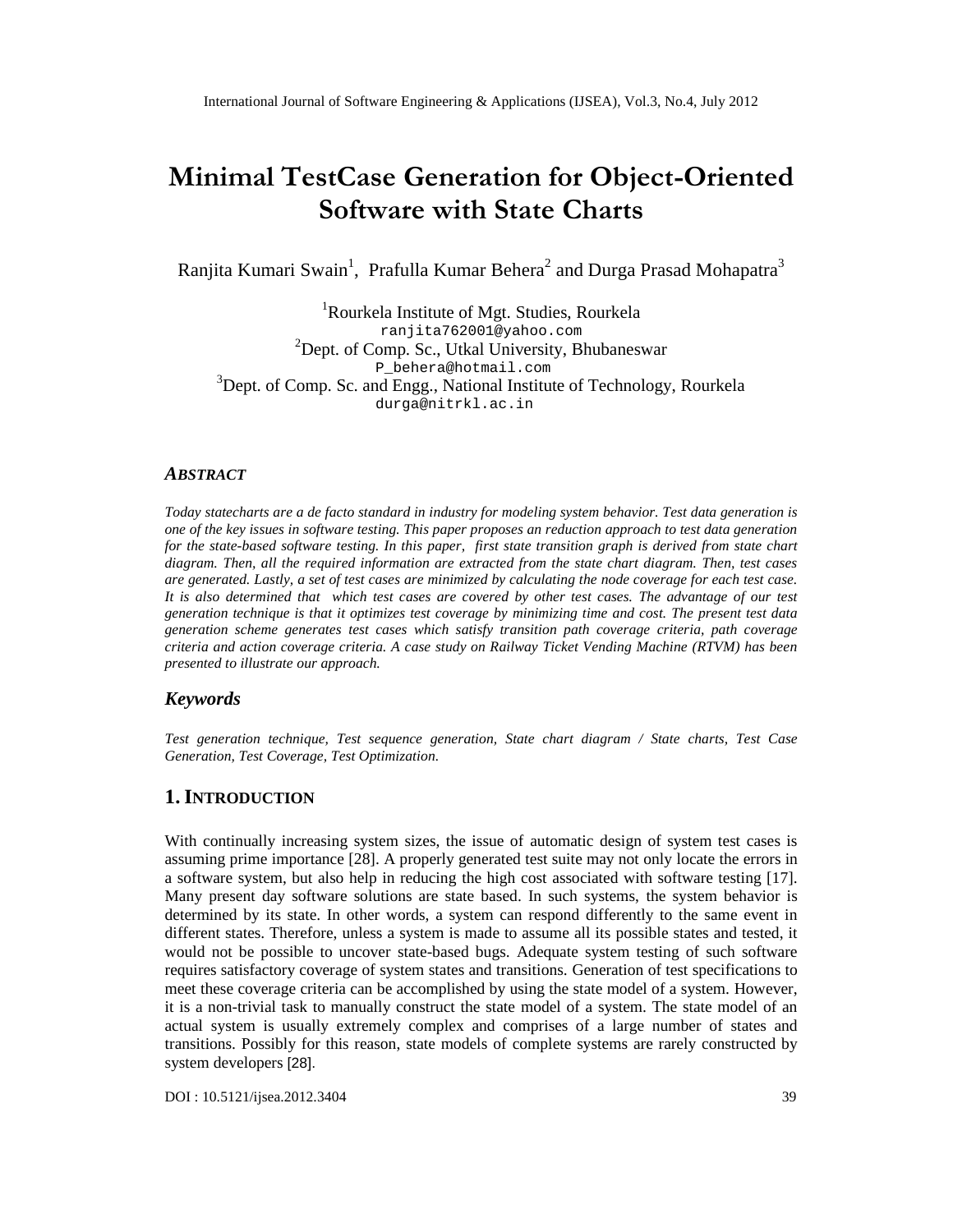Testing of object-oriented software is a traditional activity that is part of the process of software quality assurance. Model-based testing technique has grown in importance. The models used represent the relevant features of the system under tests (SUT), and can also be used as a basis for generating test cases. The time and required effort to do sufficient testing grow, as the size and complexity of the software grows. Typical models that are used for representing system behavior are for instance the unified modeling language, finite statemachines and statecharts. Testing can be carried out earlier in the development process so that the developer will be able to find the inconsistencies and ambiguities in the specification. Hence it will be able to improve the specification before the progam is written [12]. Testing activities consist of designing test cases that are sequences of inputs, executing the program with test cases, and examining the results produced by this execution. Unified modelling language (UML) has emerged as the de facto standard for modelling software systems and has received significant attention from researchers as well as practitioners.

UML models are popular not only for designing and documenting systems, the importance of UML models in designing test cases has also been well recognized. Even though UML models are intended to help reduce the complexity of a problem, with the increase in product sizes and complexities, the UML models themselves become large and complex involving thousands of interactions across hundreds of objects [16]. The important part of quality control in the software life-cycle is testing. As the complexity and size of software increase, the time and effort required to do sufficient testing grow. Manual testing is time-consuming and error-prone. So, there is a pressing to automate the testing process. The testing process can be divided into three parts: test case generation, test execution, and test evaluation. The latter two parts are relatively easy to automate provided that the criteria for passing the tests are available. However, to determine which tests are required to achieve a certain level of confidence is not trivial [18]. Model-based testing [6] has grown in importance. Models are specified to represent the relevant, desirable features of the system under consideration (SUC). These models are used as a basis for (automatically) generating test cases to be applied to the SUC. Typical models that are used for representing system behavior are unified modeling language, finite state machines, statecharts etc.[4]. It is often desired that test data in the form of test sequences within a test suite can be automatically generated to achieve required test coverage. It helps mankind to save on time, money and helps in handling better situations in real time.

With this motivation, we aim our work at deriving the test sequence from state transition diagram and maximizing state or node coverage. Also our method minimizes the size of test, time and cost, while preserving test coverage. The rest of the paper is structured as follows: A brief discussion on UML diagrams, which are relevant to our paper is described in the Section 2. Then, we discuss some testing coverage criteria in Section 3. section 4 represents some concepts, notations and definitions of state chart diagram. In Section 5, we explain the overview of our proposed method for construction of state-transition graph, generation of test sequence using state charts and how node coverage is calculated for each test case. Section 6 provides the working of our methodology with the RTVM (Railway Ticket Vending Machine) case study and implementation of our example. Section 7 discusses some comparison with related work. Finally, Section 8 presents the conclusion and future work of this paper.

# **2. AN OVERVIEW OF RELEVANT UML 2.0 DIAGRAMS**

In this section, we discuss an overview of the UML diagrams, which will be used subsequently in our paper.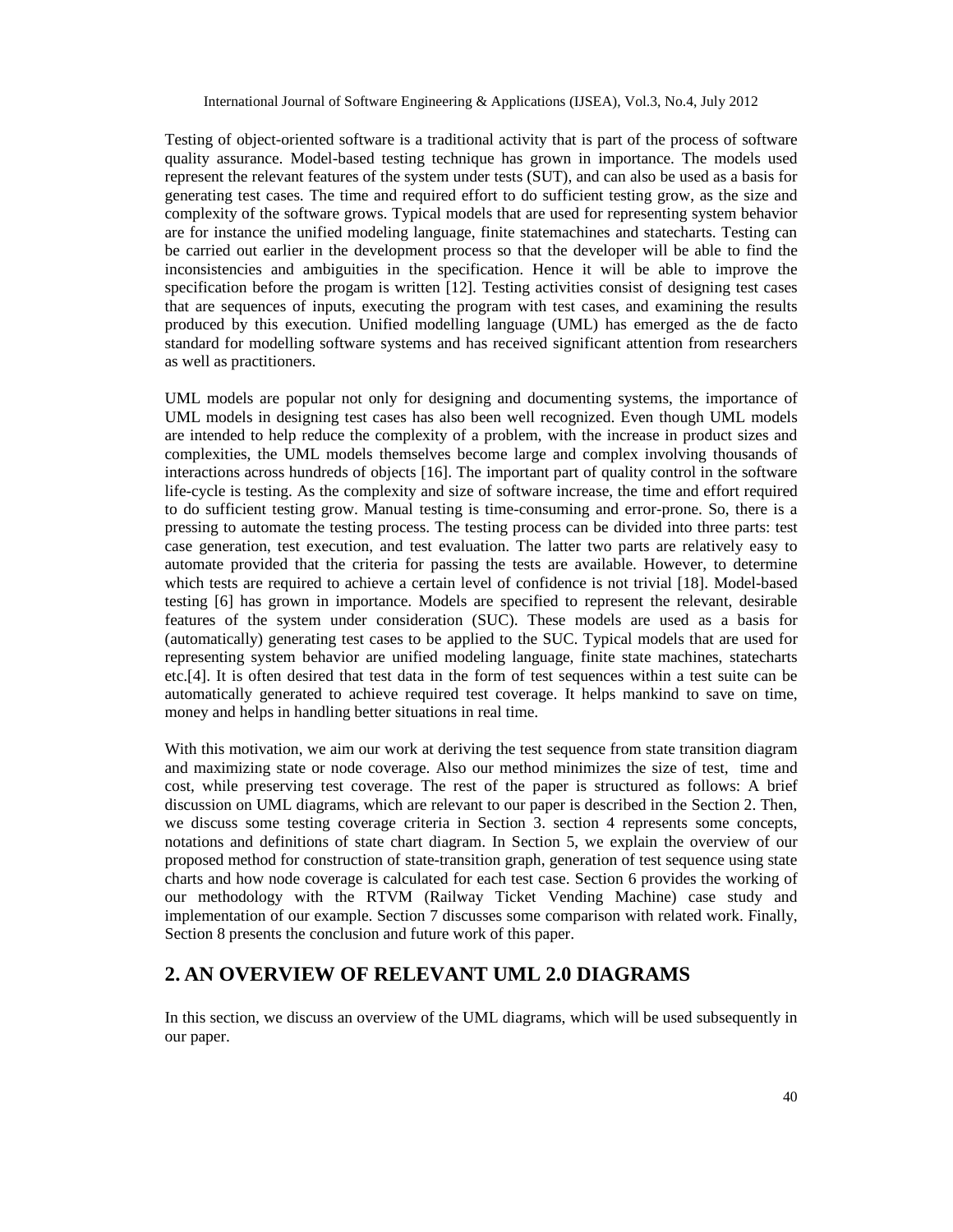UML is a modeling language using text and graphical notation and used for documenting specification, analysis, design, and implementation. It is a de- facto standard in industrial software development UML, Unified Modelling Language is a visual language that has been developed to support the design of complex object-oriented systems. Since its introduction in the late 90s, it has undergone several revisions. The latest release being UML version 2.0, which adds several new capabilities to UML 1.x. In this section, we restrict our review to only those developments that are directly relevant to our work. A typical software procedure incorporates all the three aspects: It uses data structure (class model), it sequences operations in time (state model), and it passes data and control among objects (interaction model). The three kinds of models separate a system into different views. The different models are not completely independent but a system is more than a collection of these independent parts. UML specification defines two major kinds of UML diagram: *structural diagrams* and *behavioral diagrams*.

The elements in a structural diagram represent the meaningful concepts of a system, and may include abstract, real world and implementation concepts. Behavioral diagrams show the dynamic behavior of the objects in a system, which can be described as a series of changes to the system over time.

#### **2.1. UML state chart diagram**

In this section, we explain the few fundamentals on state chart diagram. The name of the diagram itself clarifies the purpose of the diagram and other details. It describes different states of a component in a system. The states are specific to a component or object of a system. A statechart diagram describes a state machine. Now to clarify it state machine can be defined as a machine which defines different states of an object and these states are controlled by external or internal events. Statechart diagram is one of the five UML diagrams used to model dynamic nature of a system. They define different states of an object during its lifetime. And these states are changed by events. So, Statechart diagrams are useful to model reactive systems. Reactive systems can be defined as systems that respond to external or internal events. Statechart diagram describes the flow of control from one state to another state. States are defined as a condition in which an object exists and it changes when some event is triggered. So, the most important purpose of Statechart diagram is to model life time of an object from creation to termination. Statechart diagrams are also used for forward and reverse engineering of a system. But the main purpose is to model reactive system. State diagrams are used to give an abstract description of the behavior of a system. This behavior is analyzed and represented in series of events, that could occur in one or more possible states. Hereby "each diagram usually represents objects of a single class and track the different states of its objects through the system". State diagrams can be used to graphically represent finite state machines. Followings are the main purposes of using statechart diagrams: (a) To model dynamic aspect of a system, (b) To model life time of a reactive system and (c) To describe different states of an object during its life time.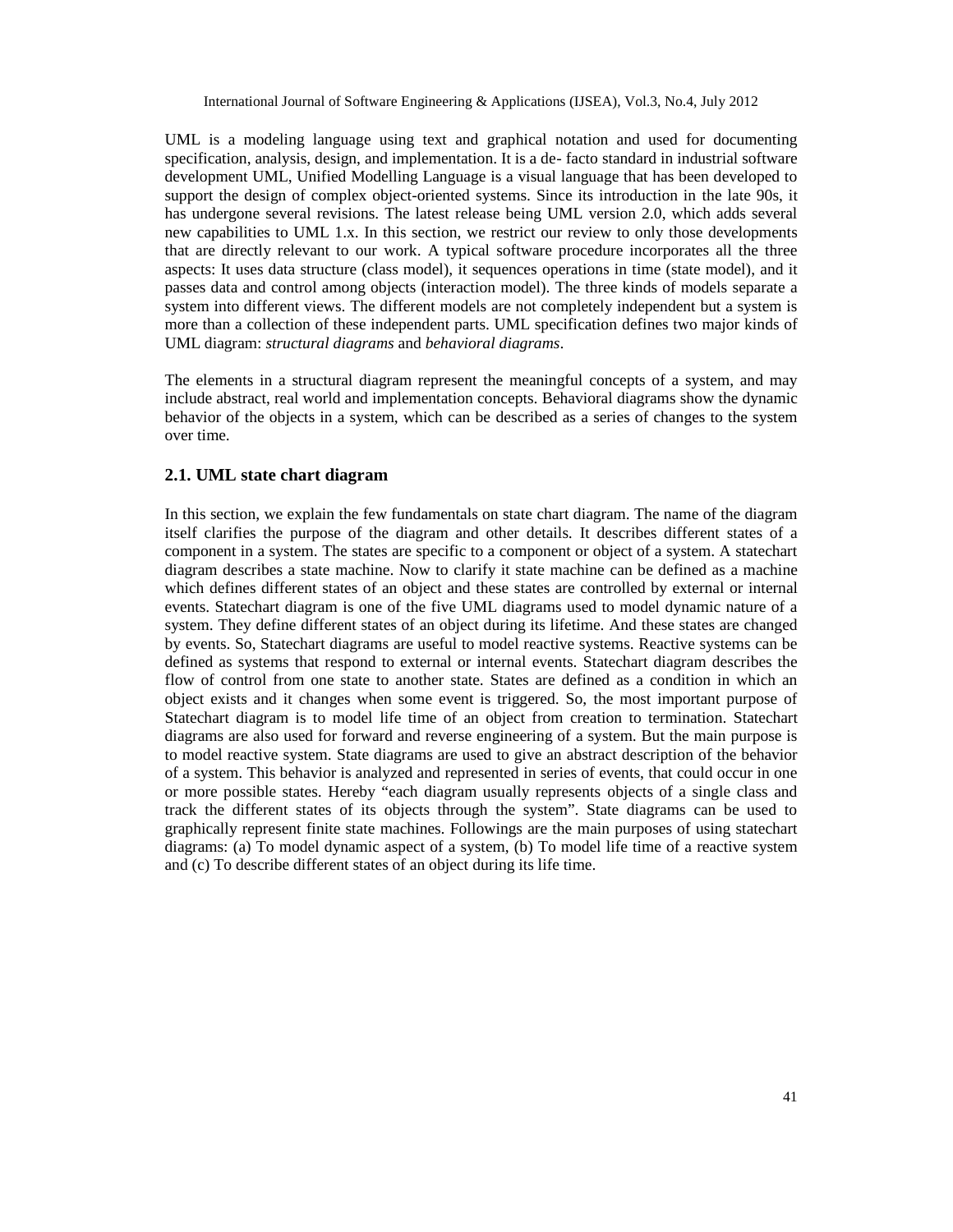

Figure. 1. Simple state chart for an order object in Order Management System

The fundamental components of a state chart diagram are - events, states and transitions. But it has some distinguishing characteristics for modeling dynamic nature. State chart diagram defines the states of a component and these state changes are dynamic in nature. So, its specific purpose is to represent the state changes triggered by events. Events are internal or external factors influencing the system. If we look into the practical implementation of Statechart diagram then it is mainly used to analyze the object states influenced by events.

This analysis is helpful to understand the system behavior during its execution. The following are the basic notational elements that can be used to make up a diagram:

#### **2.1.1. State:**

The state of an object is shown by rectangle with rounded corners. Top of the rectangle contains a name of the state. It can contain a horizontal line in the middle, below which the activities that are done in that state are indicated. A state in a state chart diagram can either be simple or composite type. A simple state does not have any sub-states.

#### **2.1.2. Initial state:**

A transition leading from an initial event shows the state that an object goes into when it is created or initialized. This is shown as a small black disk or filled circle. A state-chart can have only one initial state.

#### **2.1.3. Final state:**

Like initial state the state diagram shows final state. It represents the state reached when an object is destroyed, switched off or stops responding to events. This is shown as a hollow circle containing a smaller filled circle or small black disk within a large circle. A state-chart may have more than one final state [24].

#### **2.1.4. Transition:**

Arrows, denote transitions. The name of the event (if any) causing this transition is written as the labels with the transition names or event names. A guard expression may be added before a "/" and enclosed in square-brackets ( *eventName[guardExpression]* ), denoting that this expression must be true for the transition to take place.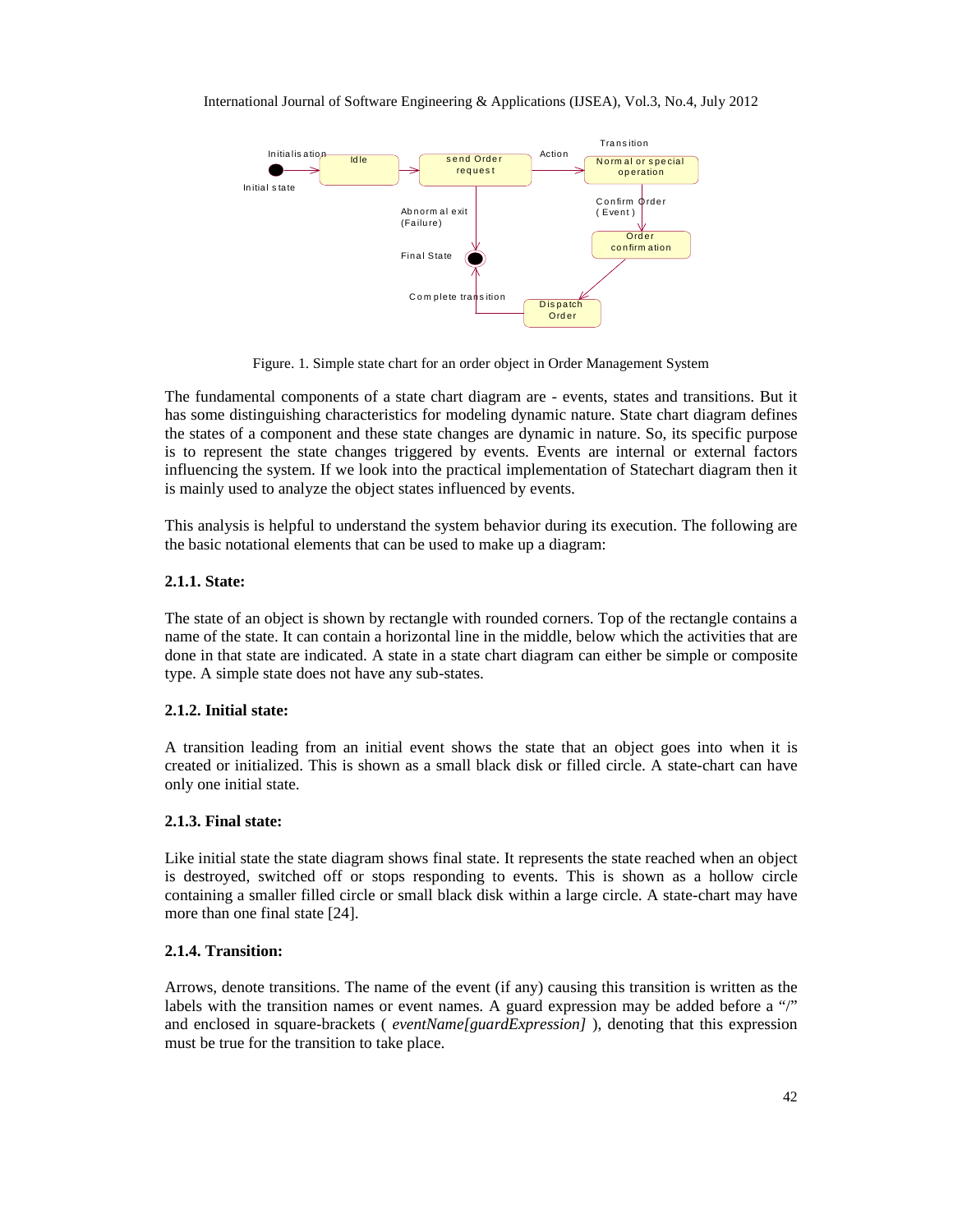#### **2.1.5. An event:**

We call the event that causes the state transition the trigger. An event is an occurrence at a point of time. Events often correspond to verbs in the past tense e.g. (power turned on, alarm set) [5]. There are four types of events that can trigger a state transition:

*Signal event (when the system receives a signal from an external agent) Call event (when a system operation is invoked) Timing event (when a timneout occurs) Change event (when a system property is changed by an external agent)*

#### **2.1.6. Choice and Junction Points:**

A choice point allows a transition to branch to several different states depending on the value of a guard. A junction point indicates that several states can transition to the same state on a given event.

## **3. SOME BASIC DEFINITIONS**

Here, in this section, we introduce a few basic concepts and definitions which we use while describing our aproach in the subsequent sections. There are many forms of state diagrams, which differ slightly and have different semantics. For a deterministic finite state machine (DFA), nondeterministic finite state machine (NFA), generalized nondeterministic finite state machine (GNFA), Mealy machine or Moore machine, the input is denoted on each edge. For a Mealy machine, input and output are signified on each edge, separated with a slash "/":

"1/0" denotes the state change upon encountering the symbol "1" causing the symbol "0" to be output. For a Moore machine the state's output is usually written inside the state's circle, also separated from the state's designator with a slash "/". There are also variants that combine these two notations.

It is assumed that a state chart STc is correct in the sense that for each state  $s \in S_{simple}$  there exists a sequence of transitions  $t_1, t_2, \ldots, t_k$  so that source( $t_1$ )  $\in$  *Si* and target( $t_k$ ) = **s** and for each state **s**  $\epsilon$  S<sub>simple</sub> there exists a sequence of transitions  $t_1, t_2, ..., t_k$  so that source( $t_1$ ) = s and target( $t_k$ )  $\epsilon$  $S_f$ . The following terms will be used to describe our technique.

*Definition 1*. A statechart can be a quadruple  $S_c = (E, S_t, H, T)$ , where E is a finite set of events and  $St = (S, S_i, S_f)$  is a triple of set of states with S as a finite set of states,  $S_i \subseteq S$  denoting the entries (initial states) and  $S_f \subseteq S$  the exits (final states),

 $H \subseteq S \times S$  is a hierarchy relation, a binary relation on the set S forming a tree. For an element (s,  $s'$   $\in$  H holds, that a state s is an immediate sub state of state S.

 $T \subseteq S \times E \times S$  is a finite set T of transitions. The set of states S is composed of disjoint sets of simple states <sup>S</sup>*s*imple and composite states <sup>S</sup>*comp*.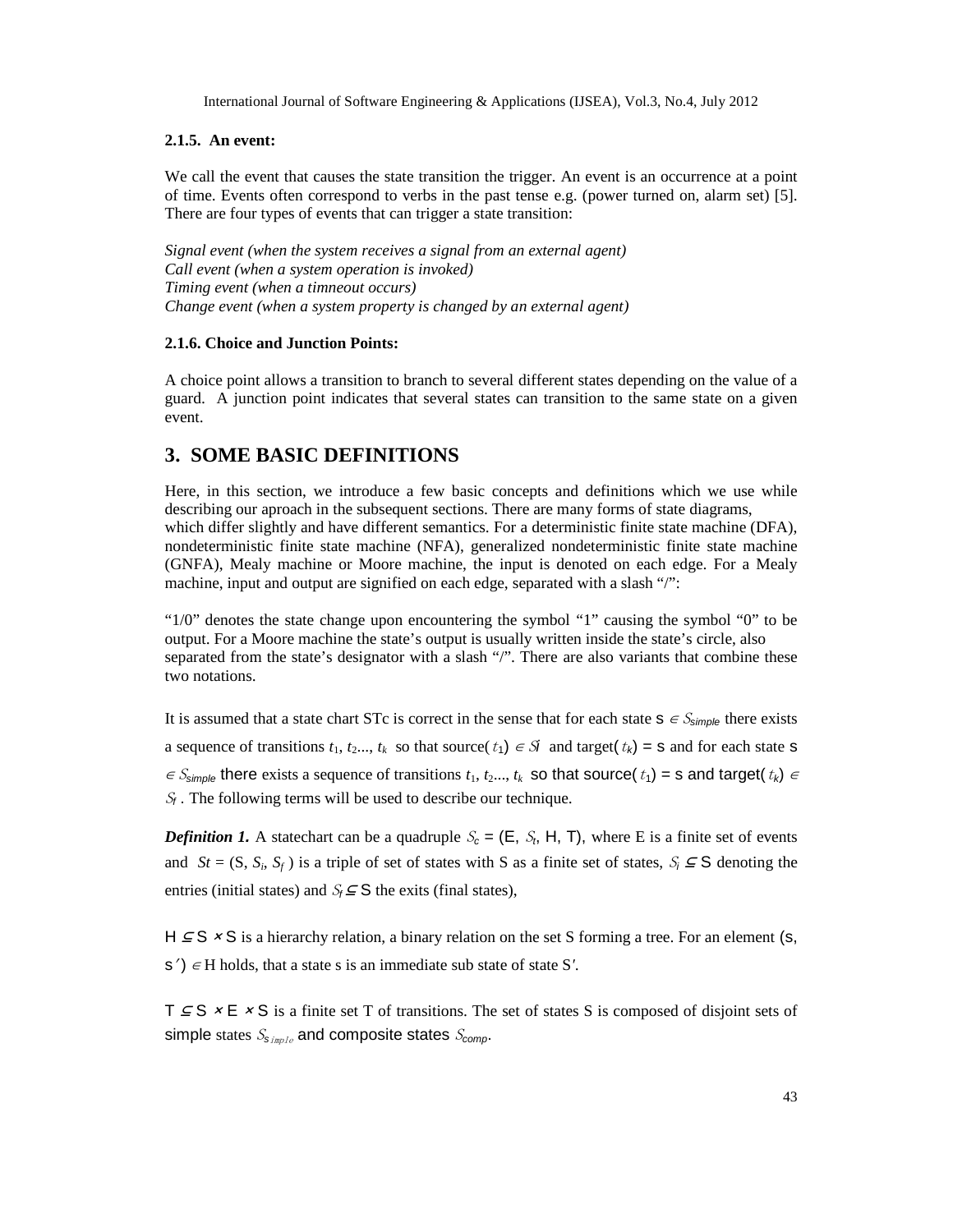*Scenario-intermediate state:* A scenario is executed, when the system is at a state (*Si*) may cause the system to transit from its current state  $(S_i)$  to a next state  $(S_j)$ . Since a scenario may consist of a number of message exchanges among objects, a system may even change its state during the execution of a step (a message) in a scenario. Hence, execution of a single scenario may cause traversal of several states and transitions. All system states other than *Si* and *Sj* , through

which the system transits during the execution of a scenario are considered to be scenariointermediate state. We can say, execution of a scenario may cause a system to transit from one state to another state, and all other intermediate states reached during execution of the scenario are scenario-intermediate states. It may be important that a scenario-intermediate state reached during execution of a scenario can also be a normal state, if it is either the initial or final state for execution of some scenario.

*Definition 2.* A transition pair TP = (t, t) with t, t belongs to  $T_{\text{legal}}$  is a sequence of a legal incoming transition to a legal outgoing transition of a (simple) state so that <sup>∃</sup> s <sup>∈</sup> <sup>S</sup>*simple* :

t  $\epsilon$  in(s) U t' $\epsilon$  out(s).

*Transitions and scenario-intermediate transitions:* Let  $S = St_1, St_2, \ldots, St_n$  be the set of all possible system states of an SUT. We define a transition *tij* to be a tuple  $(St_i, S^*, St_j)$ , where  $t_{ij}$ represents a transition from the current state  $St_i \in S$  to a next state  $S_{ij} \in S$ ,  $S^*$  is an ordered set of all he scenario-intermediate states reached during the transition from state  $St_i$  to  $St_j$ . A transition for which either the source or destination state is a scenario-intermediate state, is known as a scenario-intermediate transition.

*Definition 3.* A false transition pair  $FP = (t, t')$  with  $t \in T_{\text{legal}}$  and  $t \in T_{\text{faulty}}$  is a sequence of a legal incoming transition to a faulty outgoing transition of a (simple) state so that <sup>∃</sup> s <sup>∈</sup> <sup>S</sup>*simple* : t  $\in$  in(s) U t´ $\in$  out(s).

*Definition 4.* A sequence of n legal transitions  $(t_1, t_2, \ldots, t_n)$  with  $t_i \in T_{\text{legal}}$  where  $(t_i, t_{i+1})$  denotes

a valid transition pair for all  $i \in 1, ..., n - 1$  is called a transition sequence  $(T_{seq})$  of length n. A transition sequence  $(t_1, t_2, \ldots, t_n)$  is complete if it starts at the initial state of the state chart that is entered firstly and ends at a final state. In this case it is called a complete transition sequence (*Tsqcom*).

*Definition* 5. A fault transition sequence  $T_{\text{sqrt}} = (t_1, t_2, ..., t_n)$  of length n consists of n - 1 subsequent transitions, forming a (legal) transition sequence of the length n - 1 plus a concluding, faulty transition t<sub>n</sub> ∈  $T_{\text{faulty}}$ . A faulty transition sequence is called complete if it starts at the initial state of the statechart, abbreviated as CFTS. The sequence  $(t_1, t_2, ..., t_{n-1})$  is called a start sequence.

*Definition 6.* A test case is the triplet [I, S, O], where I is the initial state of the system at which the test data is input, S is the test data input to the system and O is the expected output of the system [18], [19]. The output produced by the execution of the software with a particular test case provides a specification of the actual software behavior. A test case is also characterized by an ordered pair of an input and an expected output of the SUC.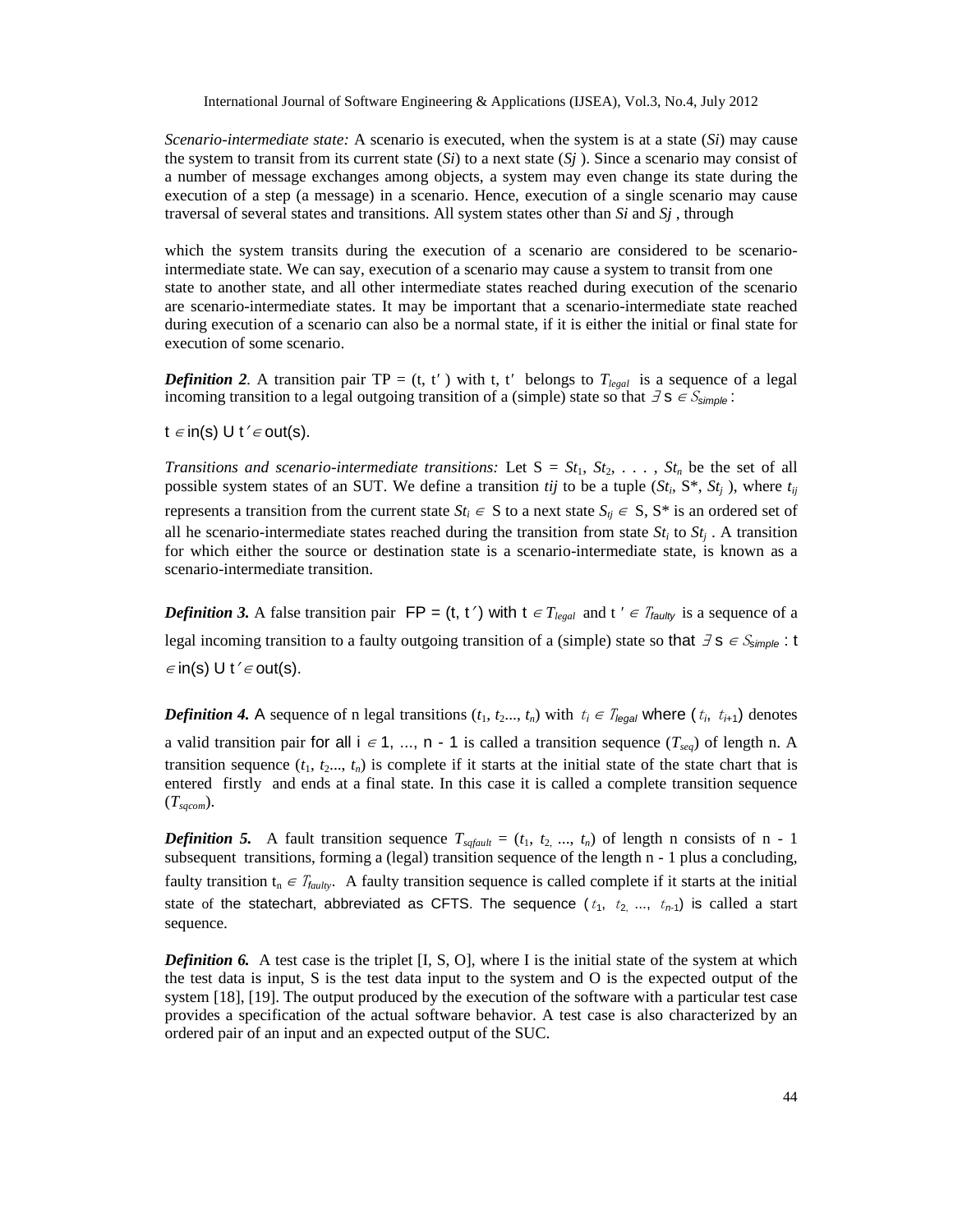*Definition 7*. A test suite is a set of test cases. A single test case in most cases may satisfy more than one test obligation. For instance, a test case used to cover a certain state of interest may also cover other states during its execution. This then provides for a way to reduce the size of the final test suite by choosing a subset of test cases that preserves the coverage obtained by the full test suite [9].

*Definition 8.* k-transition coverage (k-TC) generates complete transition sequences that sequentially conduct all legal transition sequences of length  $k \in N$ .

*Definition 9.* A single testcase in most cases may satisfy more than one test obligation. For instance, a testcase used to cover a certain state of interest may also cover other states during its execution. This then provides for a way to reduce the size of the final testsuite by choosing a subset of testcases that preserves the coverage obtained by the full testsuite [10]. A test suite is a set of test cases.

Definition 8 guarantees that all possible (legal) transition sequences of length k will be tested. A test suite consisting of all transition sequences of a fixed length k does not necessarily cover a set of all sequences of length i  $\epsilon$  1, ..., k-1 as there may exist sequences of length i that cannot be expanded to length k. Typically, state based test generation methods focus on some form of coverage, for instance on covering transitions [19], [20] or on transition coverage and state identification [6], [14]. Our approach creates all transition sequences of length k including all shorter sequences of length 1, ..., k -1 that cannot be found in longer sequences.

# **4. TEST ADEQUECY CRITERIA**

Typically, state based test generation methods focus on some form of coverage, for instance on covering transitions [20], [21] or on transition coverage and state identification [7], [15]. Our approach creates all transition sequences of length k including all shorter sequences of length 1, ..., k -1 that cannot be found in longer sequences. Testing coverage/adequacy criterion specifies the requirement of a particular testing and can be used as an objective measurement of the test case. In traditional software code testing, the definition of testing adequacy is defined as a measurement function. The case of UML state chart diagrams is different because it is in the form of model instead of code. Especially the coverage of state chart diagram is little bit complex. In our paper, we propose different types of coverage metrics as follows:

- *State Coverage Criterion :* The value of state coverage is the ratio between the covered states and all the states in the statechart diagram. It requires that all the state nodes in a state chart graph to be covered at least once.
- *Action Coverage*: To generate test cases with respect to action coverage we construct as many marked specifications as there are actions within the specification.
- *Transition Coverage :* Given a graph and a test suite TS, *s* is said to achieve transition coverage, if it causes each transition *t* of the state graph to be exercised at least once. The value of transition coverage is the ratio between the checked transitions and all the transitions in the statechart graph.
- *Transition Path Coverage:* Given a graph and a test suite *TS*, s is said to achieve transition path coverage, if it causes each elementary transition path *p* of the state graph to be exercised at least once. The value of path coverage is the ratio between the traversed paths and all the paths in the graph.
- *Condition coverage*. A single condition is covered, if it evaluates to both true and false at some point during test execution. Decision coverage has also been called branch coverage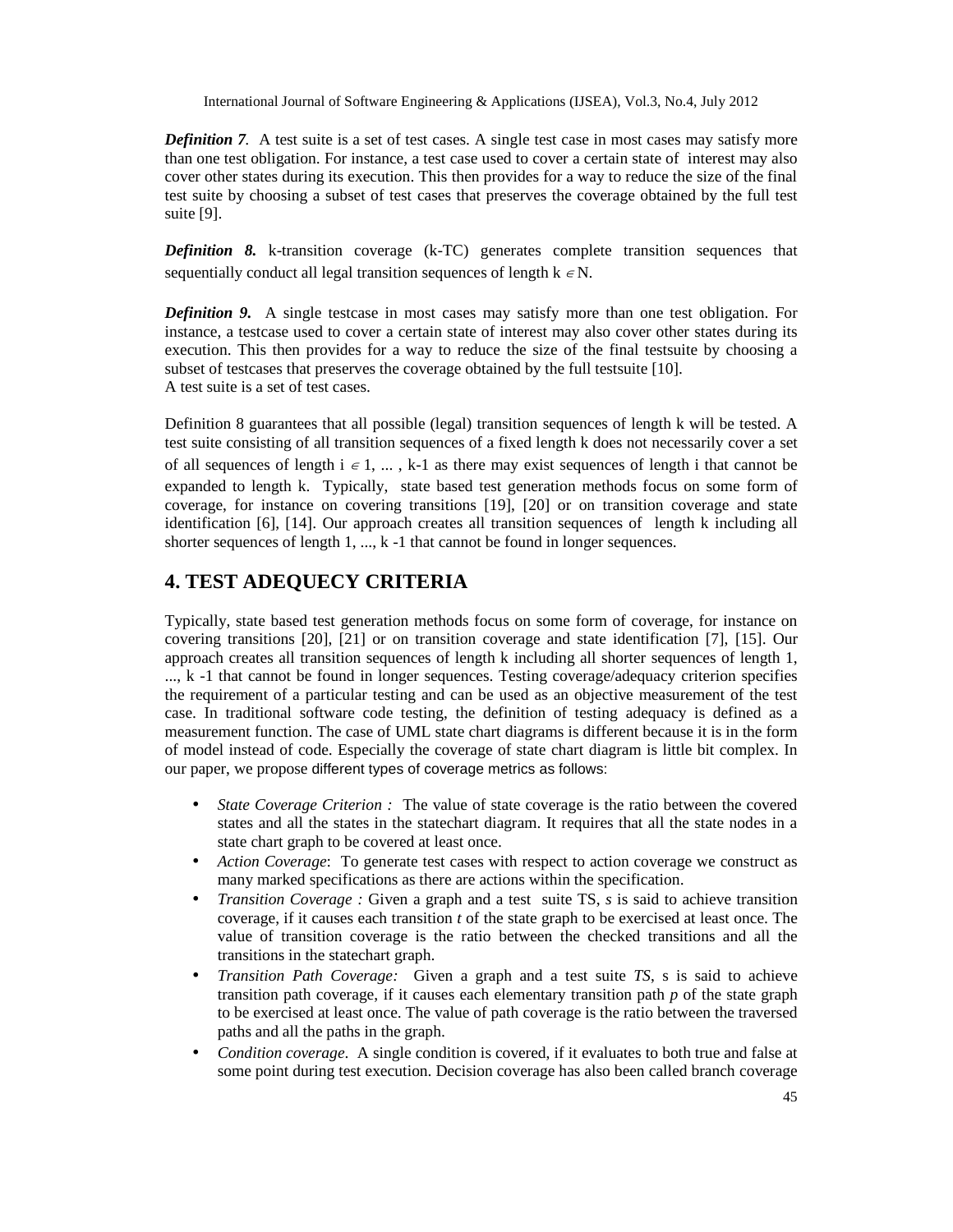or predicate coverage. This means that 100% condition/decision coverage is achieved if all conditions evaluate to true and to false and if every decision also evaluates to true and to false during the test execution. A decision consists of conditions separated by logical operators (e.g. and, or).

# **5. TEGEMIOOSC–OUR PROPOSED APPROACH TO GENERATE AND MINIMIZE TEST SEQUENCE WITH STATECHARTS**

In this section we discuss the overview of our proposed approach to generate test sequence from UML state chart diagram and then, we optimize the test node coverage while minimizing time and cost. We have named our approach, *Test Generation and Minimization for O-O software with State Charts* (TeGeMiOOSc).

The schematic representation of our approach is shown in Fig.2. Our proposed methodology involves the following steps.

- Step-1. Analyze the real system which is to be tested and accepted by user.
- Step-2. Construct State Chart Diagram
- Step-3. Convert the given State Chart Diagram into an intermediate graph. We named this intermediate graph a state transition graph.
- Step-4. Starting from the first node, traverse remaining nodes, using DFS concept, in order to form test sequence.
- Step-5. Obtain all the valid sequences of the application until final edge is reached.
- Step-6. Minimize a set of test cases by calculating node coverage for each test sequence.

In the next section, we discuss each step in detail, by using different algorithms for each step in different sections. Before that, we present some related definitions. In the next section, we discuss each step in detail, by using different algorithms for each step in different sections. Before that we present some related definitions.



Fig. 2. Schematic representation of our approach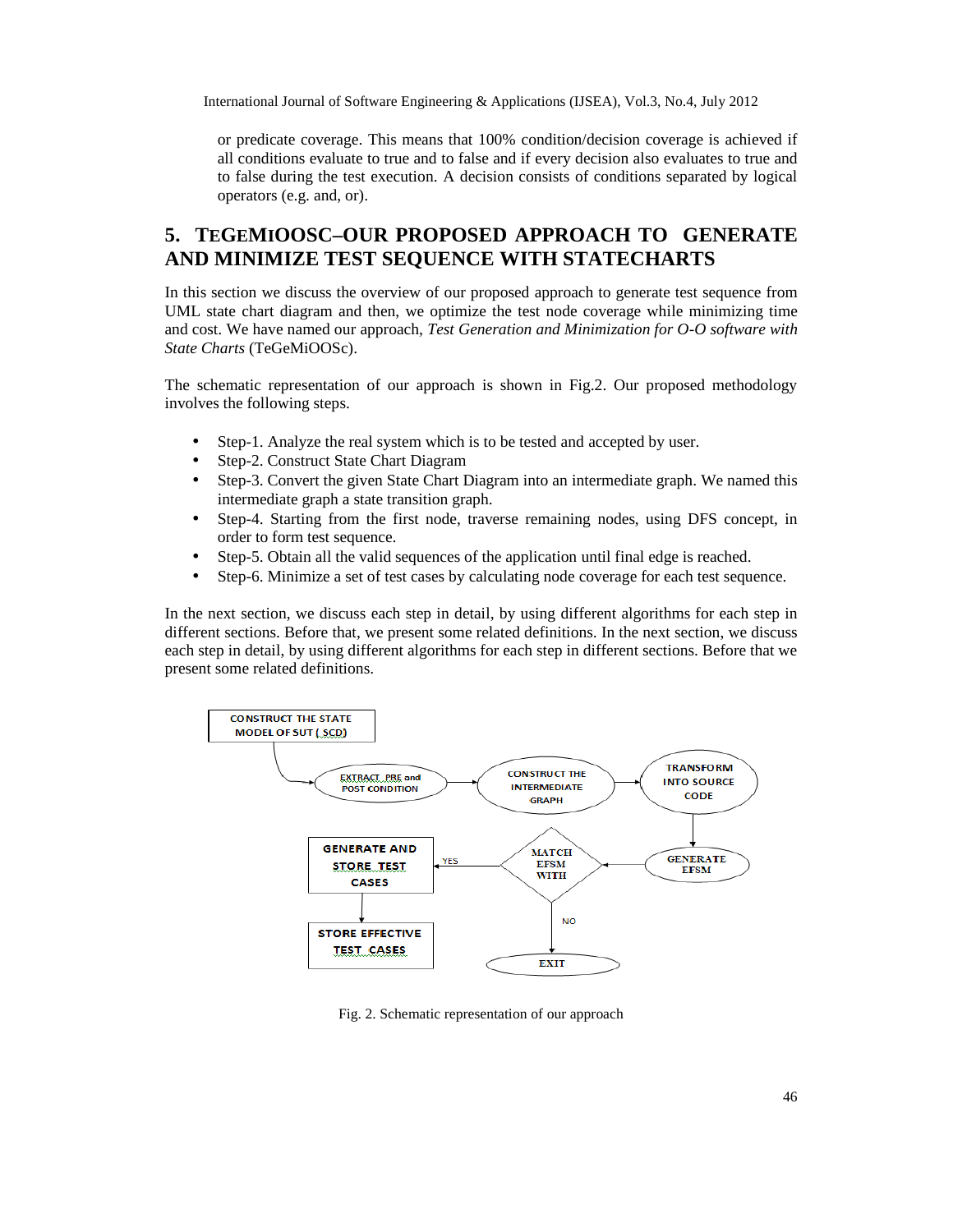#### **5.1. Analyze the real system which is to be tested**

A Railway Ticket Vending System (RTVM) dispenses tickets to passengers at a railway station. passengers use the front panel to specify their Boarding and destination place, details of passengers(number of adults and children) and date of travel. The machine displays the fare for the requested ticket. The passengers deposits cash in the bin provided and presses 'accept cash'. The machine checks the cash, if it is more; the balance cash is paid out. And the ticket requested is printed. And the report options also include the detailed report of transactions, summary report of the number of tickets sold for each destination, opening balance, each collected, cash dispensed and current balance in the machine. The total functionalities are shown by the use case diagram as shown in Fig. 3.



Figure. 3. Use case diagram for SUT

#### **5.2. Construct the model of the SUT using state chart diagram**

State chart diagram is a graph where nodes represent states end the directed arcs that interconnect states represent transitions. It also models dynamic behavior, and captures the different states that an object can be in, and its response to various events that may arise in each of its states. Statechart diagram is one of the 13 UML diagrams used to model dynamic nature of a system. They define different states of an object during its lifetime. The notation and semantics of UML state diagrams are substantially based on Statecharts modified to include object-oriented features [13]. The states and the transition of a system are important to set up a state diagrams from system. Fig. 4 shows a UML state diagram for a railway ticket vending machine system.

#### **5.3. Convert the state chart diagram into state transition graph**

Here, we convert the state diagram into state transition graph. A state transition graph  $TG = (V_t,$ *Ed*).

*Definition 10:* A transition graph  $TG = (V_t, E_d)$  represents a directed graph consisting of a set of vertices  $(V_t)$ , a set of directed edges  $(E_d)$ . In TG, nodes represent states and edges represent transitions between states. Without any loss of generality, we assume that there is a unique node that corresponds to the initial state and that one or more nodes represent the final states. The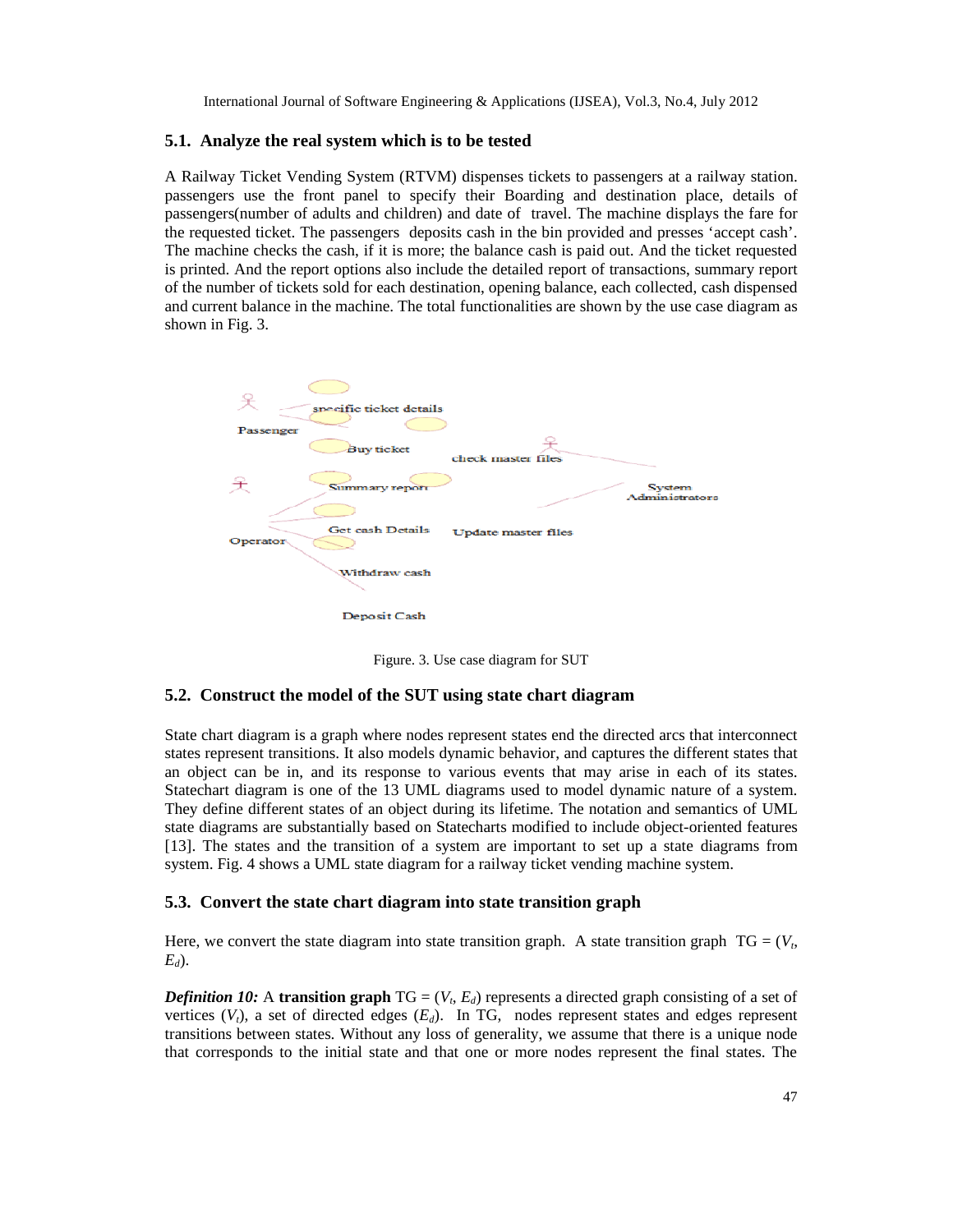initial state is represented as the root of the tree. States at each level of nesting are considered as a sub graph. We represent this step through an algorithm.



Figure. 3. State chart diagram for Railway Ticket Vending Machine



Fig. 5. Corresponding transition graph of the statechart diagram of RTVM

#### **5.4. Traverse the state transition graph**

Here, we present how the graph is traversed to extract all the information which are required to generate the test sequences. Here,

 $ST = \{St1, St2, St3 \dots Stn\}$ , each Sti is a stage or node

 $ID = \{ ID1, ID2, ID3, \ldots, IDn \}$ , each IDi is an input data

 $OD = \{OD1, OD2, OD3, \ldots, ODn\}$ , each ODi is an output value

 $TR = \{TR1, TR2, TR3, \ldots, TRn\}$ , each TRi is a transition between source and destination stage, where each  $TRi = \{Stp, Stq\}$ ,  $Stp$  is a source stage and  $Stq$  is a destination stage.

Set  $V = \{t | t \in \text{Tegal}\}\)$  consists of vertices representing the legal transitions of statechart Sc. For each (legal) transition pair  $(t, t)$  of the statechart, a directed edge is created. Vertex *ti* has to be connected with all transitions that may be triggered from the state belonging to the initial configuration. Transitions leading into a final state have to be connected with vertex  $t_i$ . A simple transition coverage may be reached by visiting all vertices of the graph, based on a transition graph at least once by starting in vertex ti and ending in vertex  $t_j$ . The problem of computing a route for visiting all vertices of a graph by minimizing the length of the route is well known as the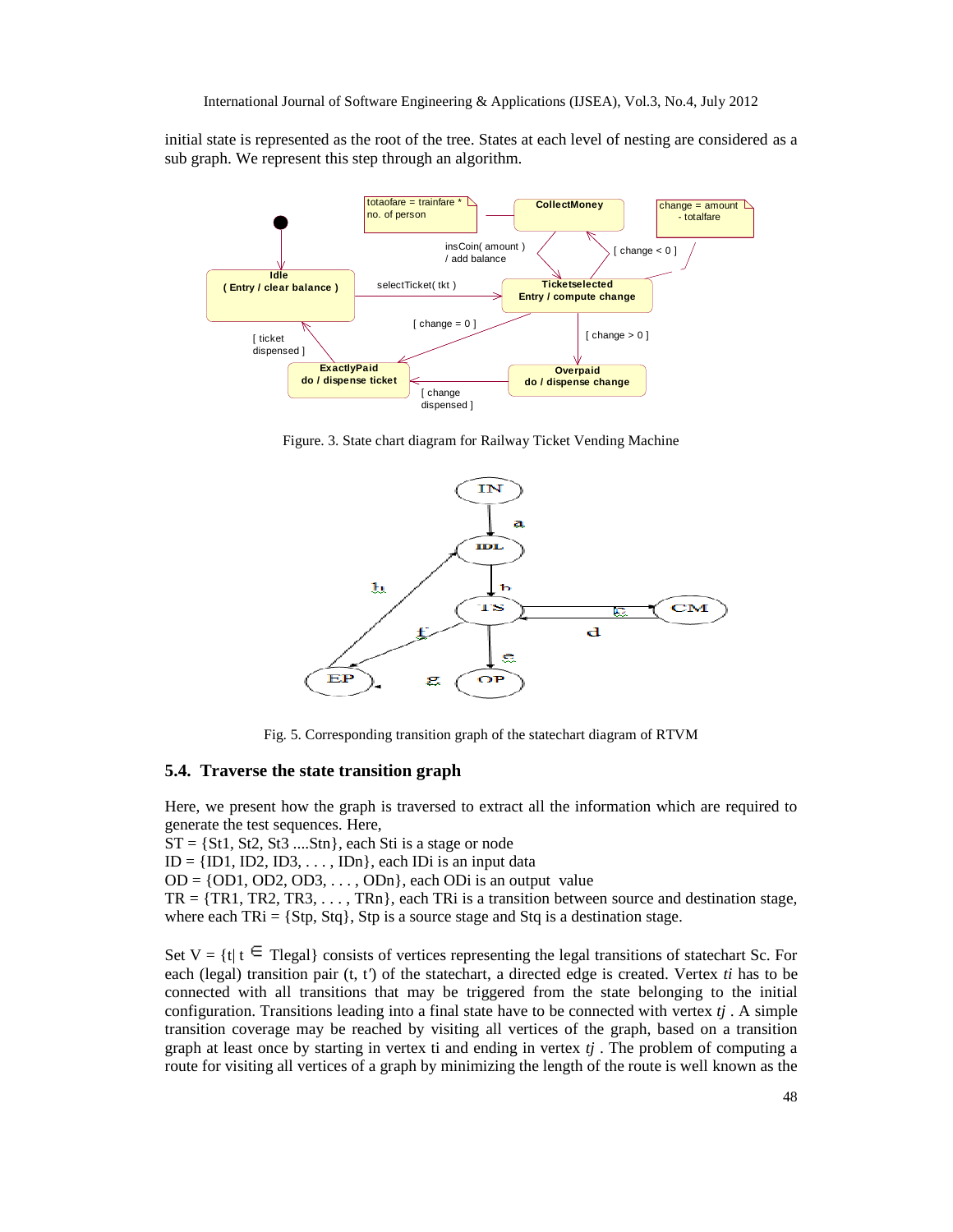traveling salesman problem (TSP). If visiting vertices and traversing edges more than once is allowed, it is called the graphical traveling salesman problem (GTSP) [25]. Also, by computing all complete transition sequences whose length is smaller than k and that cannot be expanded to longer sequences, a minimal test case set fulfilling k-transition coverage for all  $k \in 1, \ldots$ , n is achieved. This procedure is described in Algorithm-1, in the next section.

#### **5.4. Generating test cases**

After, a transition graph is constructed based on a state chart *Sc*. If  $n = 1$ , the graphical traveling salesman problem can be applied directly. If n is greater than 1 the transition graph has to be transformed k - 1 times. The resulting graph represents all possible sequences of transitions of length k. Additionally, all sequences of length k-1 are computed that cannot be expanded to longer sequences. These sequences are characterized by the fact that the corresponding vertex representing that sequence is solely connected with vertices  $t_i$  and  $t_i$ . The functions indeg(v) :=  $v, (v, v) \in A$  and outdeg(v) :=  $v(v, v) \in A$  are used to compute these vertices. As these sequences are already complete, they can be added to the set TS.

#### **Algorithm - 1: Generation of a test case set for k-transition coverage for k** *ϵ* **1, ..., n**

```
Input: A state transition graph from Sc = (E, St, H, T), n \in NOutput: A test case set TS fulfilling k-transition coverage
```

```
1. For k \in 1, ..., n2. Begin
3. i:= 0; j:= 1; TS = null; s = null; visited NSt = 04. Do while NSt [i] = NULL
5. push ( NSt [i], s);
6. visited NSt [ NSt [i] ] = visited NSt [ NSt [i] ] + 1;
7. Do while s not = NULL
8. t = pop(s); NSt[i] = pop(s);
9. If enabled ( NSt[i]) not = NULL
10. visitnexttransition( NSt [i] );
11. Endif
12. Enddo
13. TS =14. For \mathbf{k} := 2 to n do
15. Foreach v \in V do
16. If (ti, v) \in Ed \neq \{v, tj\} \in Ed \neq \{1\} indeg(v) = outdeg(v) = 1 then
17. TS := TS U v18. \text{Ed} := \text{Ed U}(t\mathbf{i}, t\mathbf{j})19. Add them to set TS
20. Endif
            21. Endfor
22. Enddo
23. Enddo
24. End
25. Endfor
```
#### **5.6. Minimizing the test cases**

Here, in this section , we discuss how the generated test cases are reduced while maximizing test coverage. Though Wang's algorithm [17] is widely used, but it does not cover other critical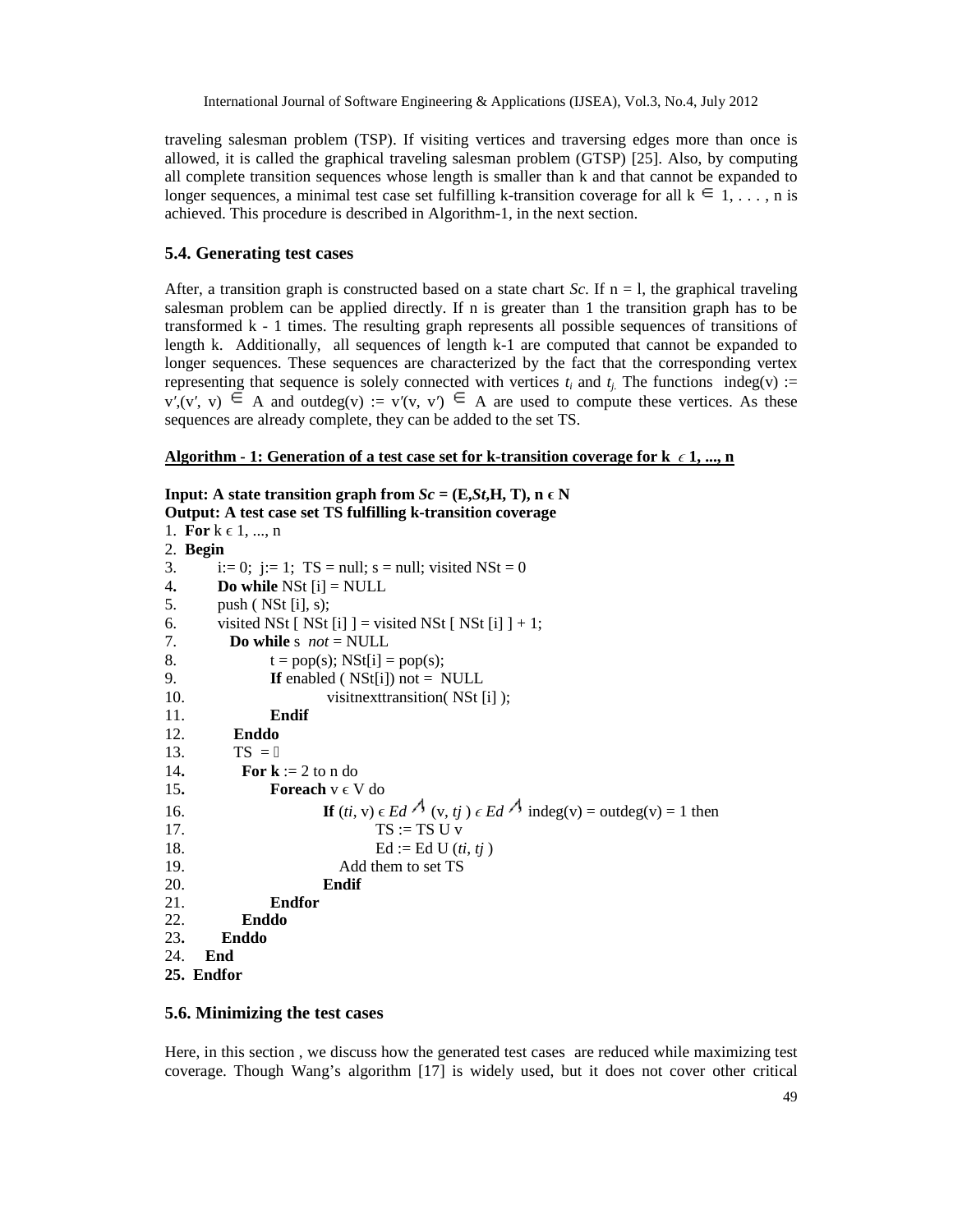attributes, like defect id, dependency and automated test case indicator. In order to generate an effective size of generated test cases, this step contains two sub activities, which are

- calculate node coverage for each test case. Let  $NC(tc) = t_1, t_2,...t_n$  for  $NC(tc)$  to be a set of test cases that tc is covered by  $t_1, t_2, \ldots, t_n$ . Hence, if a number of testset tc is zero, then tc is included in the effective set of test cases.
- select effective test cases. Now, we present this step through an algorithm. Now, we select the effective testcases, which contains no testset. We present this step through an algorithm.

#### **Algorithm-3 (***Minimization of Test cases)*

| Input: $Sc = (E, St, H, T)$ , Transition graph and A set of test cases TS[n]; |
|-------------------------------------------------------------------------------|
| <b>Output: Reduced test suite RTs;</b>                                        |
| 1.ANC, PNC: Node coverage, Previous coverage, tc: test case                   |
| $2.RTs = \emptyset$ ;                                                         |
| $3. NC(tc) = t_1, t_2,t_n$                                                    |
| $4. \text{ANC} = 0;$                                                          |
| 5.repeat                                                                      |
| 6. select a test case $F$ from $TS[n]$ ;                                      |
| <b>Foreach</b> $s \in S_{simple}$ do<br>7.                                    |
| 8.<br><b>Foreach</b> $t \in in(s)$ do                                         |
| 9.<br><b>Foreach</b> $t \in out(s)$ $T_{\text{faulty}}$ do                    |
| 10.<br>$ANC := ANC U(t, t)$                                                   |
| 11.<br><b>Foreach</b> $(t, t) \in ANC$ do                                     |
| 12.<br>$(t1, , ti) := \text{STARTSEQUENCE}(t)$                                |
| 13.<br>$RTs := RTs U (t1, t, t, t)$                                           |
| 14.<br>If in(initial(root())) = $\emptyset$ then                              |
| 15.<br>$RTs := RTs U(t)$                                                      |
| 16.<br>select effective test cases;                                           |
| 17.<br>If a number of set to is zero;                                         |
| 18.<br>then to is included in the effective set of test cases;                |
| 19.<br>Endif                                                                  |
| 20.<br>Endif                                                                  |
| 21.<br><b>Endfor</b>                                                          |
| 22.<br><b>Endfor</b>                                                          |
| 23.<br><b>Endfor</b>                                                          |
| 24.<br><b>Endfor</b>                                                          |

## **6. CASE STUDY**

#### **6.1. Problem statement**

Buying ticket in RTVM (Railway Ticket Information Systems) is a system which receives the cash from the customer and returns back the balance and the ticket. The system has five components: Front panel, Ticket Transacter, Cash Transacter, Cash Handler and Ticket. Entire functions of the system are represented in the form of a usecase diagram. The customer deposits the cash. The system then passes the cash deposit intimation to ticket transacter. The ticket transacter then accepts cash and passes it to cash transacter and the cash transacter then transacts the cash to the cash handler. After receiving the cash, the cash handler sends an acknowledgment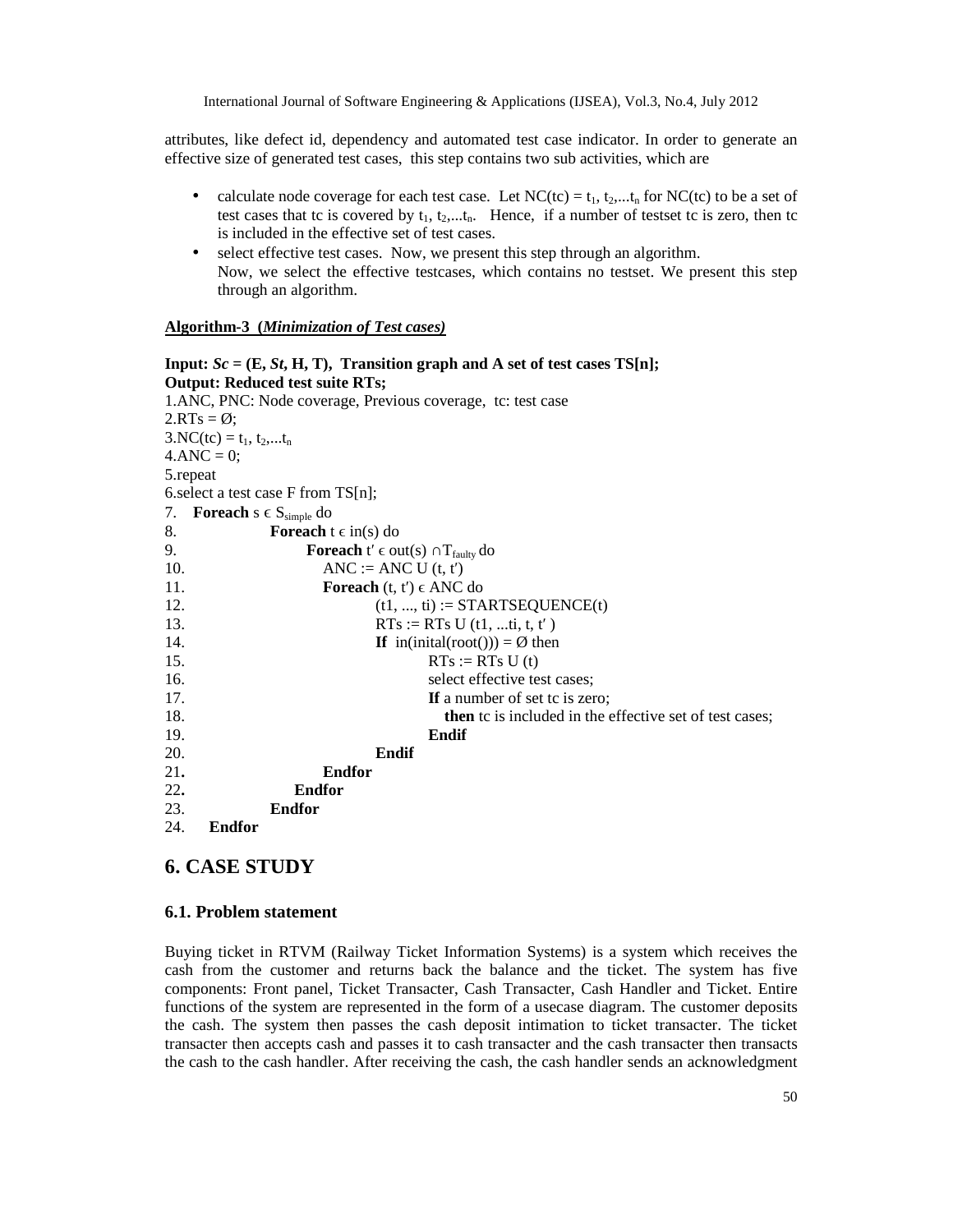to the cash transacter. The cash transacter gives cash confirmation acknowledgement to the ticket transacter and also gives the balance amount to cash transacter. The cash transacter sends the acknowledgment for the cash received to the ticket transacter. Finally the ticket transacter prints the ticket with the help of ticket component and issues the ticket to the customer. The state diagram for the buy ticket in RTVM system is shown in Fig.4.

Here, the object enters into *idle* state, when the power switch is on. Once the user selects a tickettype button in the menu, the object enters the *ticketselected* state. The user can select the destination, ticket type and the number of persons  $(n)$  to travel. The condition  $n \times 6$  is inserted for the event tickettypeselected, as the ticket machine is not expected to issue a ticket for more than 6 persons in one transaction. Once the ticket type and number of persons required are selected, the object enters the *collectmoney* state. In this state, the object collects the amount of money (totalfair) the user has to enter into the ticket machine. Note that totalfair  $=$  ticket fare  $\times$  number of persons. As the user inserts money (amount) into the machine, the machine object changes its state to busy. In the busy state, it calculates how much balance or change (chng) has to be returned to the user if any, where chng = (amount - totalfair). If the change balance is less than zero, the machine object changes its state again from *busy* to *collectmoney* as the money inserted is insufficient. If the change balance is equal to zero, the machine object goes to *exactlypaid* state and dispenses the ticket for requested number of persons. If the change balance is more than zero, then the machine object changes its state to *overpaid* state and then dispenses ticket as well as dispenses change. After constructing state chart diagram, we construct transition graph as shown in Fig 5.

In next step, we traverse the graph and extract all required information from the state transition graph as described below.

#### **6.2. Working Of the proposed Algorithm**

The state model application saved as .mdl file is provided as input to the parser. The parser analyses and collects all the information about object states, actions / guards and transitions, which are represented as nodes and edges in a directed graph as shown in Fig. 5. In Table I, we represent the mapping of object states to its corresponding nodes in the graph and Table II shows actions or guard conditions to corresponding edges in the graph. Then, by using traversal algorithm we find all possible test sequences generated and are shown in Table III.

| Object States in state model Nodes in graph |      |
|---------------------------------------------|------|
| Initial state                               | īΝ   |
| Idle state                                  | IDL. |
| Ticketselected                              | ТS   |
| Collectmoney                                | CМ   |
| Overpaid                                    | OΡ   |
| Exactlypaid                                 | FР   |

TABLE I MAPPING INFORMATION TABLE FOR OBJECT STATES

Hence, the set of states are  $ST = \{IN, IDL, TS, CM, OP, EP\}$ , each  $ST_i$  is a state or node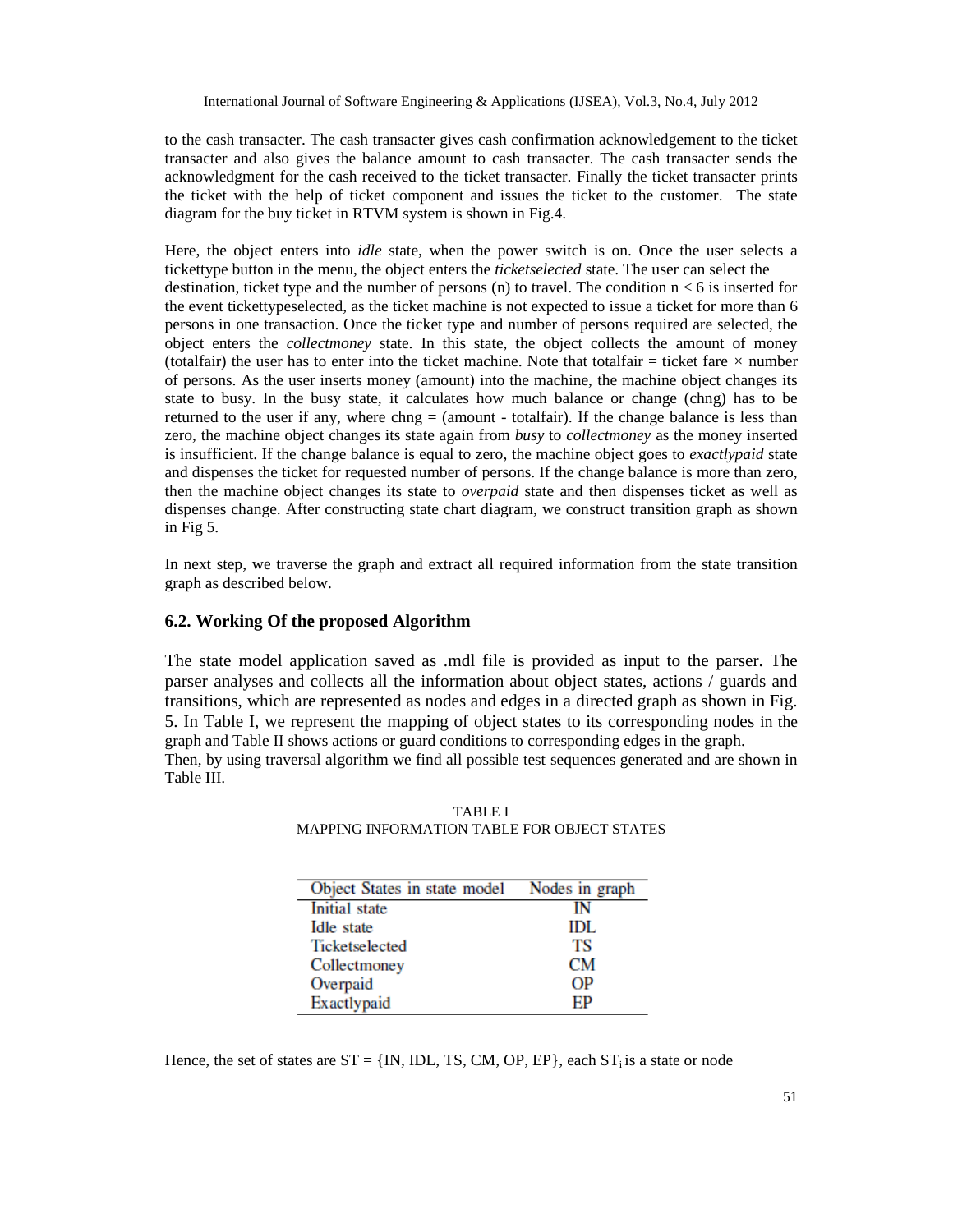$ID = \{ ID_1, ID_2, ID_3, ID_4, ID_5, ID_6 \}$ , each  $ID_i$  is an input data  $OD = \{ OD_1, OD_2, OD_3, OD_4,$  $OD_5, OD_6$ , each  $OD_i$  is an output value

 $TR = \{TR_1, TR_2, TR_3, TR_4, TR_5, TR_6, TR_7\}$ , each  $TR_i$  is a transition between source and destination state, where each  $TR_i = \{ST_p, ST_q\}$ ,  $STp$  is a source state and  $ST_q$  is a destination state. Hence, each transition can be extracted as follows:

 $TR1 = \{ IN, IDL \}$  $TR2 = \{ IDL, TS \}$  $TR3 = \{ TS, CM \}$  $TR4 = \{ CM, TS \}$  $TR5 = \{ TS, OP \}$  $TR6 = \{ TS, EP \}$  $TR7 = \{ OP, EP \}$  $TR8 = { EP, IDL }$ 

This step is to verify the completion of extracted information, derived from the diagram.

TABLE II MAPPING TABLE FOR TRANSITION / ACTION / GUARD

| Transition/Action/Guard | corresponding edge in graph |
|-------------------------|-----------------------------|
| Initialization          | а                           |
| select ticket           |                             |
| G1: change $< 0$        |                             |
| insert(coinamount)      |                             |
| G2: change $> 0$        | е                           |
| G3: change $= 0$        |                             |
| change dispensed        |                             |
| ticket dispensed        |                             |

Next, we derive and generate test cases. Hence, all tests can be generated as follows:

The last step is to minimize the set of test cases by calculating node coverage for each test case and determine which test cases are covered by other test cases.

 $NC(tc1) = {tc9, tc10, tc11, ... tc19}$  $NC(tc2) = \{tc9, tc10, tc11, \ldots tc19\}$  $NC(tc3) = \{tcl0, ... tcl4\}$  $NC(tc4) = \{tcl1, ... tcl4\}$  $NC(tc5) = {tcl2, ... tcl7}$  $NC(tc6) = {tcl8, tcl9}$  $NC(tc7) = {tcl3, tcl4, tcl6, tcl7}$  $NC(tc8) = \{ tc14, tc17, tc19 \}$  $NC(tc9) = \{tcl0, tcl1, \ldots tcl9\}$  $NC(tc10) = {tcl1, tcl2, tcl3, tcl4}$  $NC(tc11) = {tcl2, tcl3, tcl4}$  $NC(tc12) = {tc13, tc14}$  $NC(tc13) = {tc14}$  $NC(tc14) = \{\}$  $NC(tc15) = {tc16}$  $NC(tc16) = \{tc17\}$  $NC(tc17) = \{ \}$  $NC(tc18) = {tc19}$  $NC(tc19) = \{ \}$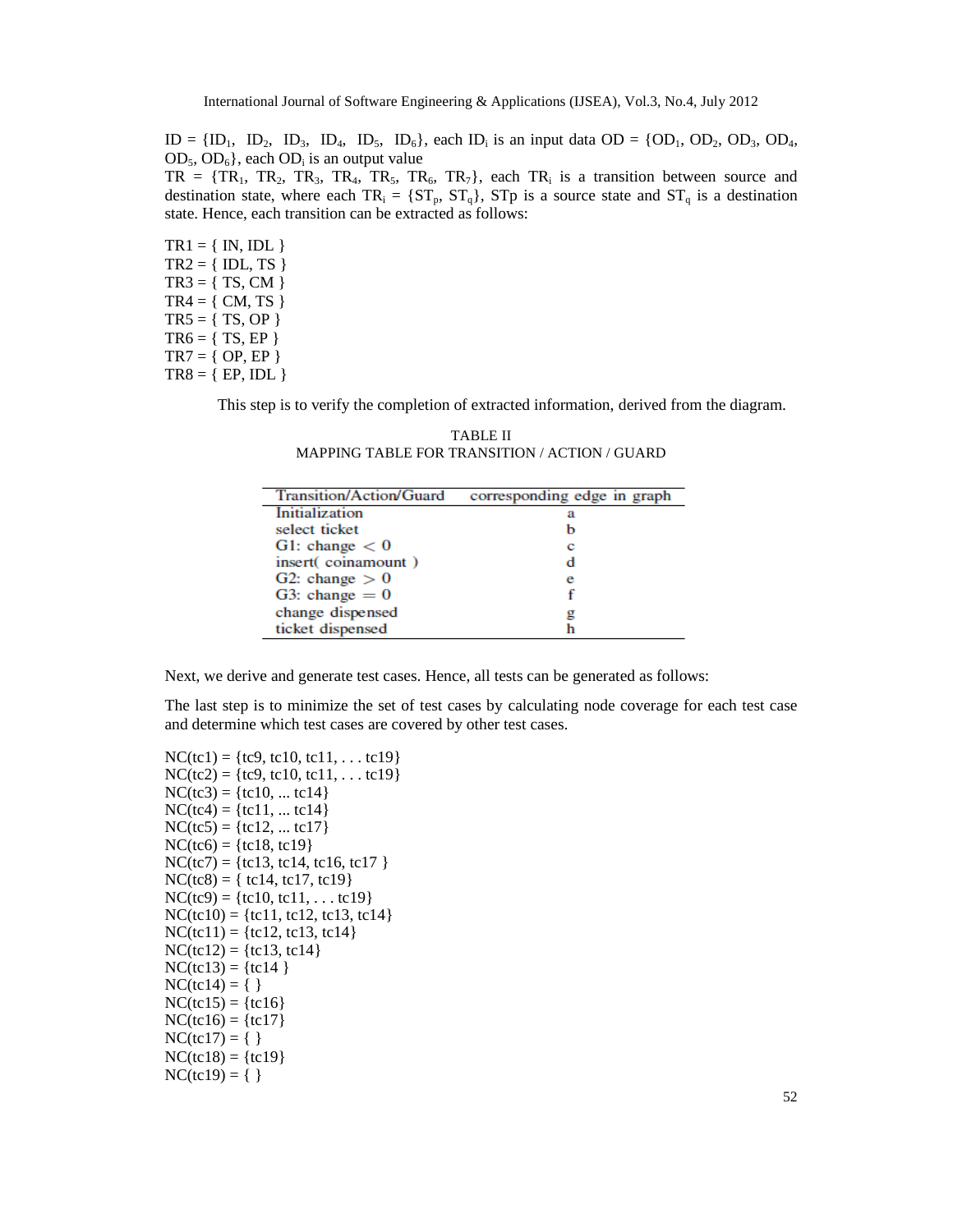Therefore, the following test cases such as tc1, tc2, tc3, tc4, tc6, tc8, tc9, tc10, tc11, tc12, tc15, tc16 should be ignored. Hence, the remaining effective test sequence is  $TS = \{t c 14, t c 17, t c 19\}$ . The node coverage of the above test sequence are shown below in Table IV.

TABLE III TESTCASE GENERATED TABLE FOR RTVM

| <b>Test Sequence</b>                                                  | Result |
|-----------------------------------------------------------------------|--------|
| $tc_1 = IN-(a)$ -IDL                                                  | valid  |
| $tc2 = IDL-(b)-TS$                                                    | valid  |
| $tc_3 = TS-(c)$ -CM                                                   | valid  |
| $tc4 = CM-(d)-TS$                                                     | valid  |
| $tc5 = TS-(e)-OP$                                                     | valid  |
| $tc_{\rm G} = TS$ -(f)-EP                                             | valid  |
| $tc_7 = OP-(g)$ -EP                                                   | valid  |
| $tc_s = EP-(h)$ -IDL                                                  | valid  |
| $tc_9 = IN-(a)$ -IDL-(b)-TS                                           | valid  |
| $tc_{10} = IN-(a)$ -IDL-(b)-TS-(c)-CM                                 | valid  |
| $tc_{11} = IN-(a) - IDL-(b) - TS-(c) - CM-(d) - TS$                   | valid  |
| $tc_{12} = IN-(a)$ -IDL-(b)-TS-(c)-CM-(d)-TS-(e)-OP                   | valid  |
| $tc_{13} = IN-(a) - IDL-(b) - TS-(c) - CM-(d) - TS-(e) - OP-(g) - EP$ | valid  |
| $tc_{14} = IN-(a)$ -IDL-(b)-TS-(c)-CM-(d)-TS-(e)-OP-(g)-EP-(h)-IDL    | valid  |
| $tc_{15} = IN-(a)-IDL-(b)-TS-(e)-OP$                                  | valid  |
| $tc_{16} = IN-(a) - IDL-(b) - TS-(e) - OP-(g) - EP$                   | valid  |
| $tc_{17} = IN-(a)$ -IDL-(b)-TS-(e)-OP-(g)-EP-(h)-IDL                  | valid  |
| $tc_{18} = IN-(a)-IDL-(b)-TS-(f)-EP$                                  | valid  |
| $tc_{19} = IN-(a) - IDL-(b) - TS-(f) - EP-(h) - IDL$                  | valid  |

**TABLE IV** CALCULATED NODE COVERAGE TABLE FOR RTVM

| Node coverage (NC) | <b>Resultant Test Sequence</b>      |
|--------------------|-------------------------------------|
| $NC(tc_1)$         | { $tc_9, tc_{10}, \ldots tc_{19}$ } |
| $NC(tc_2)$         | { $tc9, tc10,  tc19$ }              |
| $NC(tc_3)$         | { $tc10, $ tc14}                    |
| $NC(tc_4)$         | { $tcl1,  tcl4$ }                   |
| $NC(t_{c5})$       | {tc12,  tc17}                       |
| $NC(t_{c6})$       | $\{tcl8, tcl9\}$                    |
| $NC(tc_7)$         | $\{tcl3, tcl4, tcl6, tcl7\}$        |
| $NC(t_{c8})$       | { tc14, tc17, tc19}                 |
| $NC(tc_9)$         | $\{tcl0, tcl1, \ldots tcl9\}$       |
| $NC(tc_{10})$      | { $tcl1,  tcl4$ }                   |
| $NC(tc_{11})$      | {tc12,  tc14}                       |
| $NC(tc_{12})$      | $\{t c 13, t c 14\}$                |
| $NC(tc_{13})$      | $\{ \text{tc} 14 \}$                |
| $NC(tc_{14})$      | $\{ \}$                             |
| $NC(tc_{15})$      | $\{tcl6\}$                          |
| $NC(tc_{16})$      | $\{ \text{tc} 17 \}$                |
| $NC(tc_{17})$      | ∤∤                                  |
| $NC(tc_{18})$      | $\{t c 19\}$                        |
| $NC(tc_{19})$      |                                     |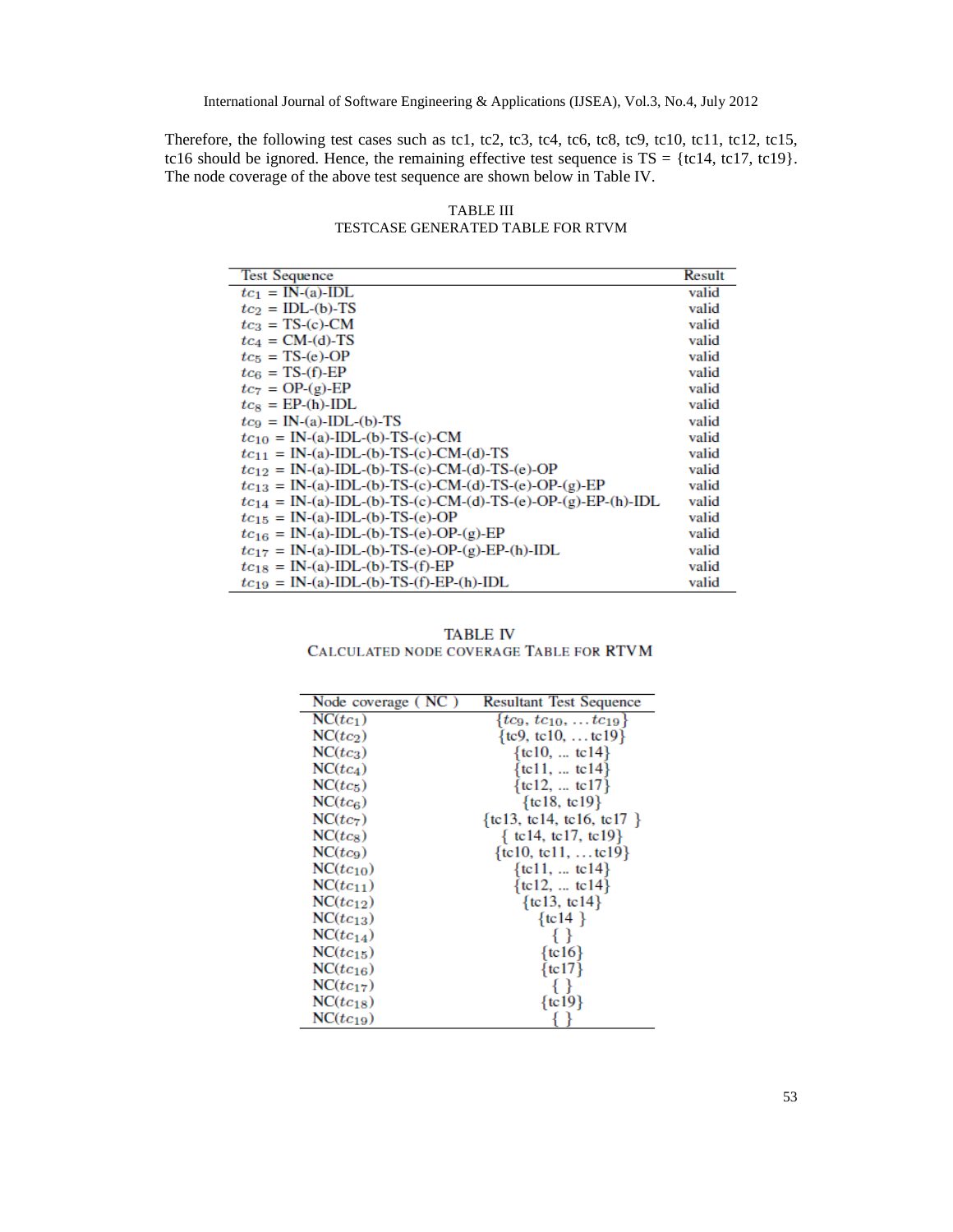### **6.3. Implementation**

In this section, we present some experimental results in order to verify the effectiveness of our approach. We have carried out a series of experiments. In our experiments we have considered different types of applications. All these systems are designed in UML 2.0 using Rational Rose Sostware. Here, we consider the example of Railway Ticket Vending Machine (RTVM). We can experiment with other applicatins namely Library Information System (LIS), Cell Phone System (CPS), Trading House Automation System (TAS) etc.

First, the usecase diagram of RTVM is modelled using RationalRose software. then considering only the Purchase Ticket or Buy ticket usecase, we model it with State chart diagram and saved with .mdl extension. Next, the state chart diagram is converted into state chart graph. Now, the statechart graph is traversed applying DFS technique, considering pre and post conditions. Then, the graph is transformed into the sourcecode in JAVA. Hence, the designs are also implemented using JAVA and NetBeans IDE version 7.1.2. The screenshot of our Java sourcecode is shown in Fig.6.



Fig. 6. Screenshot of JAVA source code of State chart graph

We have implemented our approach by using ModelJunit tool. ModelJUnit [1] is a Java library that extends JUnit to support model-based testing. It allows us to write simple FSM or EFSM models as Java classes, then generate tests from those models and measure various model coverage metrics. System models are extended finite state machines that are written in a familiar and expressive language: JAVA. ModelJUnit is an open source tool, which is released under the GNU GPL license. ModelJUnit is an openly available test case generation tool, using an extended finite state chart diagram. ModelJUnit searches the graph of an EFSM at runtime. It generates EFSM (Extended Finite State Machine) from source code. The screenshot of the generated EFSM for different conditions are shown in Fig. 7. EFSM models are graphically represented as graphs where states are represented as nodes and transitions as directed edges between states.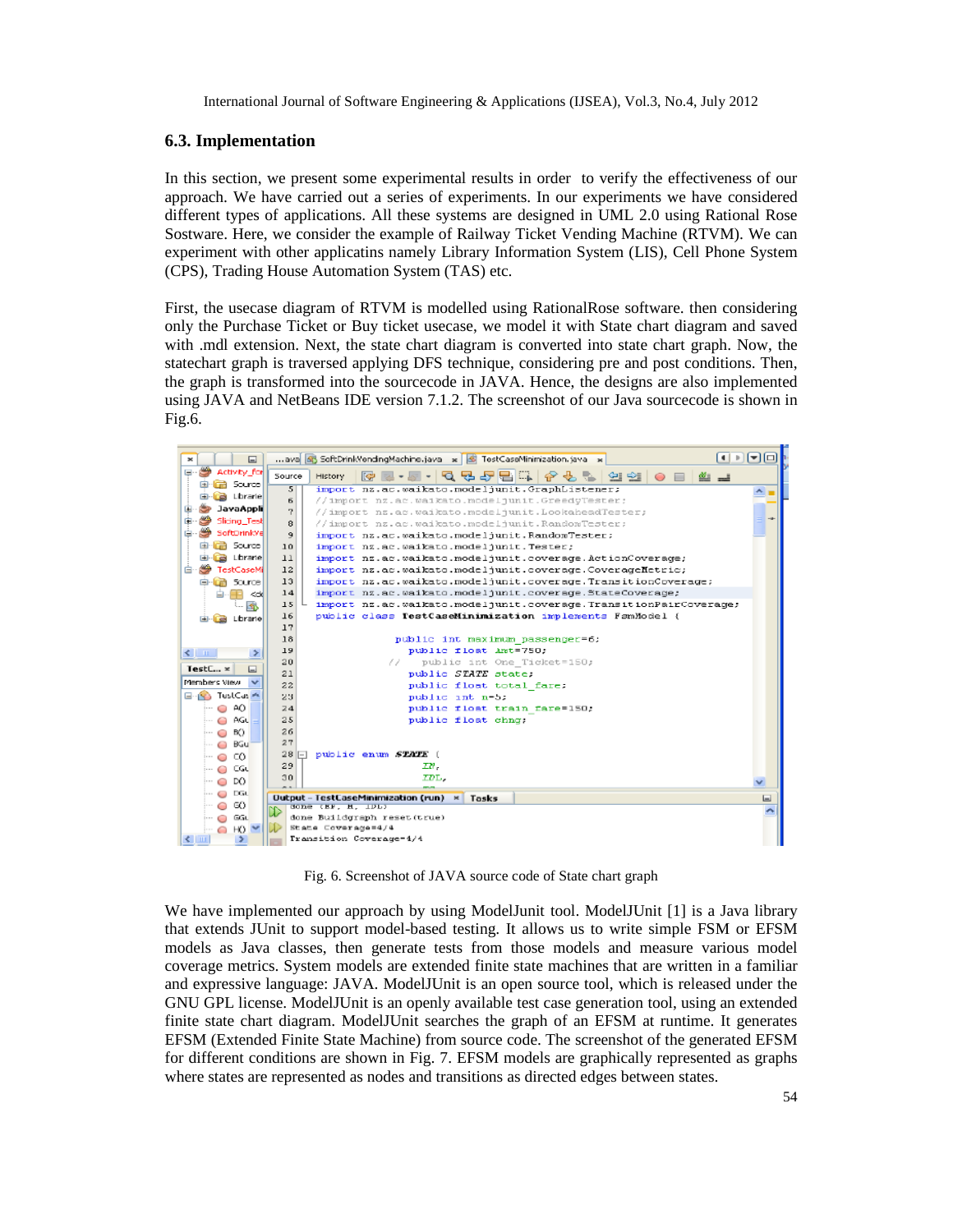



Figure. 7. EFSM generated for different conditions

The source and destination states as well as the prefix path conditions are displayed along with the test data. In our implementation, we have restricted the conditional expressions in state diagrams to have only integer and Boolean variables as these occur commonly. The GUI provides a friendly and efficient user interface to user to generate testing code and shows test coverages as shown in Fig. 8.

|                                            | تكا                                                               |
|--------------------------------------------|-------------------------------------------------------------------|
| $I = I$                                    | ioi<br>ava di TestCaseMinimization.java                           |
| ڪ<br>Activity_for                          | 13日 - 210日中旬1日10日の1日<br>Source<br>History                         |
| <b>B</b> Source                            | import nz.ac.waikato.modeljunit.GraphList(A)<br>5                 |
| Librariel                                  | G.<br>//import_nz.ac.maikato.modeljunit.GreedyTive=               |
| JavaAppli                                  | $\leq$<br>mm<br>$\geq$                                            |
| <b>Slicing Test</b>                        |                                                                   |
| SoftDrinkVd                                | Output - TestCaseMinimization (run)<br>Tasks<br>$\mathbf{x}$<br>⊟ |
| ⊯া<br><b>B</b> Source                      | artuan r                                                          |
| a Librarie                                 | dispence ticket                                                   |
| TestCaseMi                                 | dispence ticket                                                   |
| a Source                                   | dispense ticket                                                   |
| 52<br>سا<br>kodd.                          | done (IN, A, IDL)<br>dune Random reset.(true)                     |
|                                            | done (IN, A, IDL)                                                 |
| de la Librarie                             | done Buildgraph reset (false)                                     |
|                                            | done (IN, A, IDL)                                                 |
|                                            | done (TDL, B, TS)                                                 |
| $\leq$ 10 $\pm$ 100 $\pm$<br>$\rightarrow$ | done (TS, C, HP)                                                  |
| $TestC_{\cdots}$ =                         | dispence ticket                                                   |
| $\Box$                                     | done (RP, H, TDL)                                                 |
| Mombors View<br>$\overline{\phantom{a}}$   | done (IDL, B, TS)                                                 |
| TostCas A                                  | done (TS, U, EP)                                                  |
| ⊱ o ∧o                                     | dispence ticket                                                   |
| O AGU                                      | done (RP, H, TDL)                                                 |
| D()                                        | done (IDL, B, TS)<br>done (TS, U, EP)                             |
| <b>LIGHT</b>                               | dispence ticket                                                   |
| ေပ                                         | done (EP, H, IDL)                                                 |
| O CGL                                      | done Buildgraph reset (true)                                      |
| DO.<br>$\cdots$ $\qquad \qquad$            | State Coverage-4/4                                                |
| DGC                                        | Transition Coverage=4/4                                           |
| GO.                                        | Path coverage = $4/4$                                             |
| الممال                                     | Action coverage = 4/6                                             |
| HO.<br>$\sim$                              | DUILD SUCCESSEUL (total time: 2 seconds)                          |
|                                            |                                                                   |

Figure 8. Test coverage through our implementation

We have implemented the sytem model by providing several inputs. Fig. 9 shows some coverage results for different values of input data. The used abbreviations have these following meanings: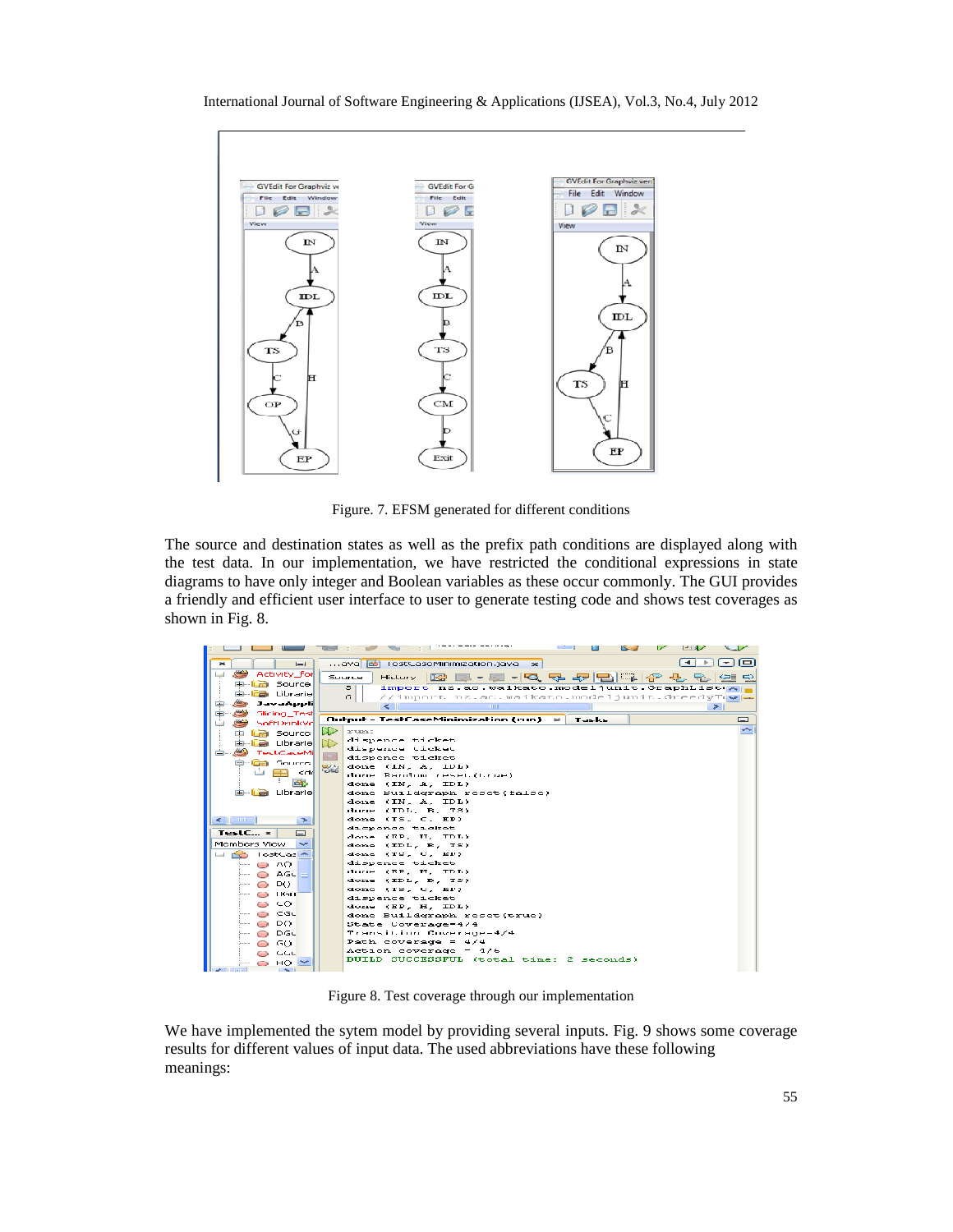NOT: No.Of Tickets, SC:STATE COVERAGE , TC: TRANSITION COVERAGE, PC: PATH COVERAGE, AC: ACTION COVERAGE

But, our achieved coverages are shown as follows

ASC: ACHIEVED STATE COVERAGE , ATC: ACHIEVED TRANSITION COVERAGE, APC: ACHIEVED PATH COVERAGE, AAC: ACHIEVED ACTION COVERAGE

| <b>NOT</b>     | <b>MONEY</b> | CONDITION                    | SC | тс | PC | AC | ASC | ATC | APC | AAC |
|----------------|--------------|------------------------------|----|----|----|----|-----|-----|-----|-----|
| $\overline{2}$ | 200          | <b>LESS MONEY</b>            | 5  | 4  | 3  | 6  | 5   | 4   | 3   | 4   |
| 3              | 500          | <b>MORE</b><br><b>MONEY</b>  | 5  | 5  | 5  | 6  | 5   | 5   | 5   | 5   |
| 4              | 500          | <b>LESS MONEY</b>            | 5  | 4  | 3  | 6  | 5   | 4   | 3   | 4   |
| 5              | 700          | <b>LESS MONEY</b>            | 5  | 4  | 3  | 6  | 5   | 4   | 3   | 4   |
| 6              | 1000         | <b>MOREMONEY</b>             | 5  | 5  | 5  | 6  | 5   | 5   | 5   | 5   |
| 7              | 1000         | <b>LESS MONEY</b>            | 5  | 4  | 3  | 6  | 5   | 4   | 3   | 4   |
| 4              | 600          | <b>EXACT</b><br><b>MONEY</b> | 4  | 4  | 4  | 6  | 4   | 4   | 4   | 4   |
| 5              | 1000         | <b>MOREMONEY</b>             | 5  | 5  | 5  | 6  | 5   | 5   | 5   | 5   |
| 7              | 500          | <b>LESS MONEY</b>            | 5  | 4  | 3  | 6  | 5   | 4   | 3   | 4   |
| 5              | 1000         | <b>MOREMONEY</b>             | 5  | 5  | 5  | 6  | 5   | 5   | 5   | 5   |

Figure . 9. Number of test coverage through different input values

#### **6.4. Test Reduction**

There is hardly sufficient time for thorough testing activities within industrial projects, in practical situations. Hence, it is reasonable to try to reduce the size of generated test suites. However, the effect of the reduction on the fault detection ability of the test suites should be small. The techniques proposed in our paper can be used to apply reduction during test case generation. A single test case may cover more than the coverage item it has been generated for. When using a probe based technique as described in our paper it is easy to identify all items covered by a particular test case.

# **7. COMPARISON WITH RELATED WORK**

A lot of research work have been investigated the effect of testset reduction on the size and fault finding capability of a test-set. In an early study, Wong et al. address the question of the effect on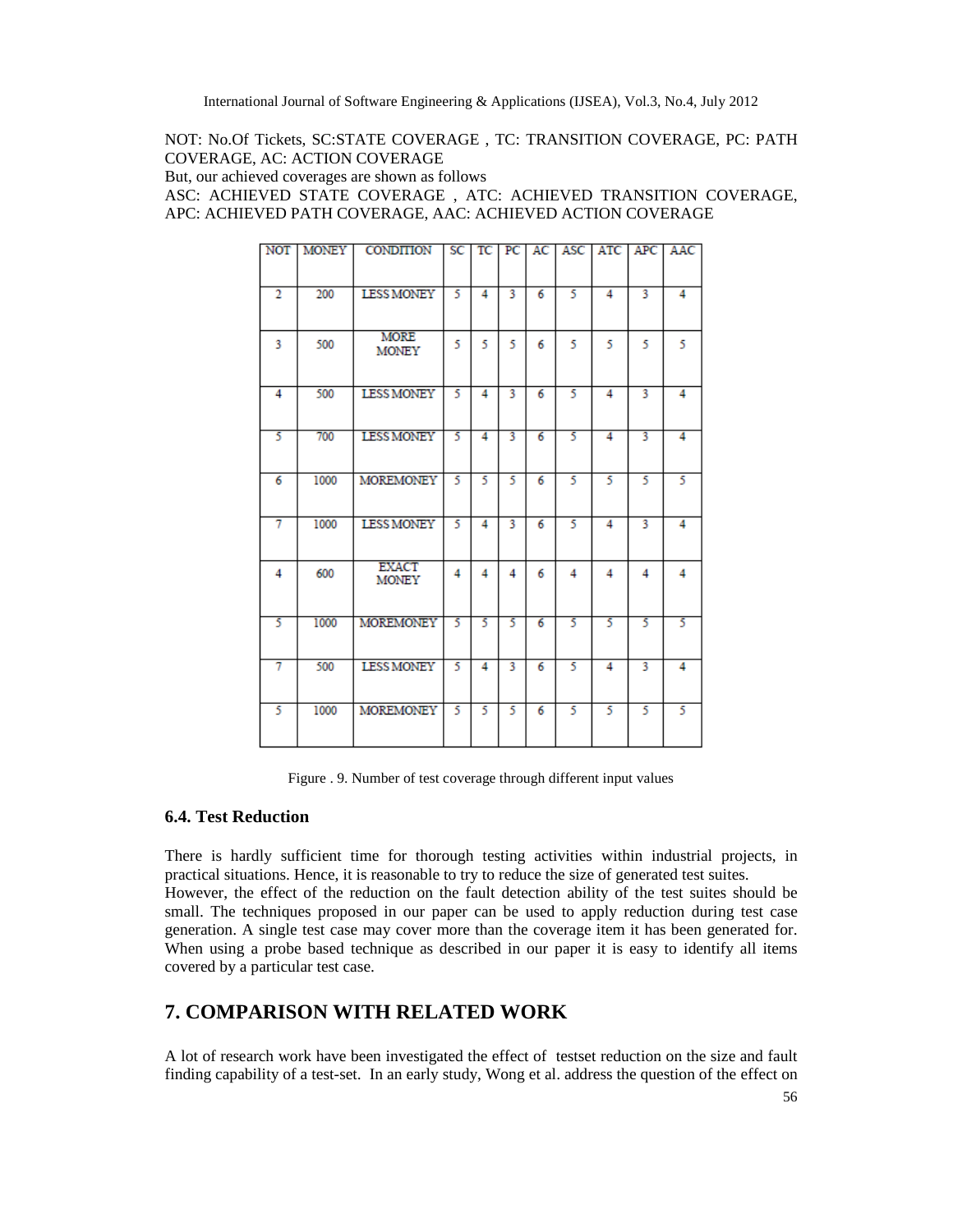fault detection of reducing the size of a test set while holding coverage constant [29], [30]. They randomly generated a large collection of test sets that achieved block and all-uses data flow coverage for each subject program. For each test set they created a minimal subset that preserved the coverage of the original set. They then compared the fault finding capability of the reduced test-set to that of the original set. Their data shows that test minimization keeping coverage constant results in little or no reduction in its fault detection effectiveness. This observation leads to the conclusion that test cases that do not contribute to additional coverage are likely to be ineffective in detecting additional faults.

To confirm or refute the results in the Wong study, Rothermel et al. performed a similar experiment using seven sets of C programs with manually seeded faults [26]. For their experiment they used edge-coverage [8] adequate test suites containing redundant tests and compared the fault finding of the reduced sets to the full test sets. In this experiment, they found that [3] the fault-finding capability was significantly compromised when the test-sets were reduced and [27] there was little correlation between test-set size and fault finding capability.

The results of the Rothermel study were also observed by Jones and Harrold in a similar experiment [11].

Prasanna M, et al.[23] proposed a technique for generating test cases using collaboration diagrams. They converted the diagram into an intermediate graph and from the graph, by applying Prim's and Dijkstra's algorithm, generated a set of test cases.

Offutt and Abdurazik [20], [21] proposes a technique for generating test cases from UML state diagrams. They have highlighted several useful test coverage criteria for UML state charts such as: (1) full predicate coverage, (2) transition coverage etc.

Kansomkeat and Rivepiboon [12] introduce a method for generating test sequences using UML state chart diagrams. They transformed the state chart diagram into a flattened structure of states called testing flow graph (TFG). From the TFG, they listed possible event sequences which they considered as test sequences. The testing criterion they used to guide the generation of test sequences is the coverage of the states and transitions of TFG.

Kim et al. [13] proposes a method for generating test cases for class testing using UML state chart diagrams. They transformed state charts to extended FSMs (EFSMs) to derive test cases. In the resulting EFSMs, the hierarchical and concurrent structure of states are flattened and broadcast communications are eliminated. Then data flow is identified by transforming the EFSMs into flow graphs, to which conventional data flow analysis techniques are applied.

In the experiment discussed in our paper, we attempt to highlight some additional issues. These different results are difficult to reconcile and the relationship among coverage criteria, testsuite size, and fault finding capability clearly needs more study.

Our work is different in some respects. First, we are not studying testing of traditional programs. We generate testcases for object oriented software. we are interested in test case generation as well as testcase minimization by calculating node coverage for each test case and testing of specifications. A single test-case in most cases may satisfy more than one test obligation. For instance, a testcase used to cover a certain state of interest may also cover other states during its execution. It provides a way to reduce the size of the final test-suite by choosing a subset of testcases that preserves the coverage obtained by the full testsuite.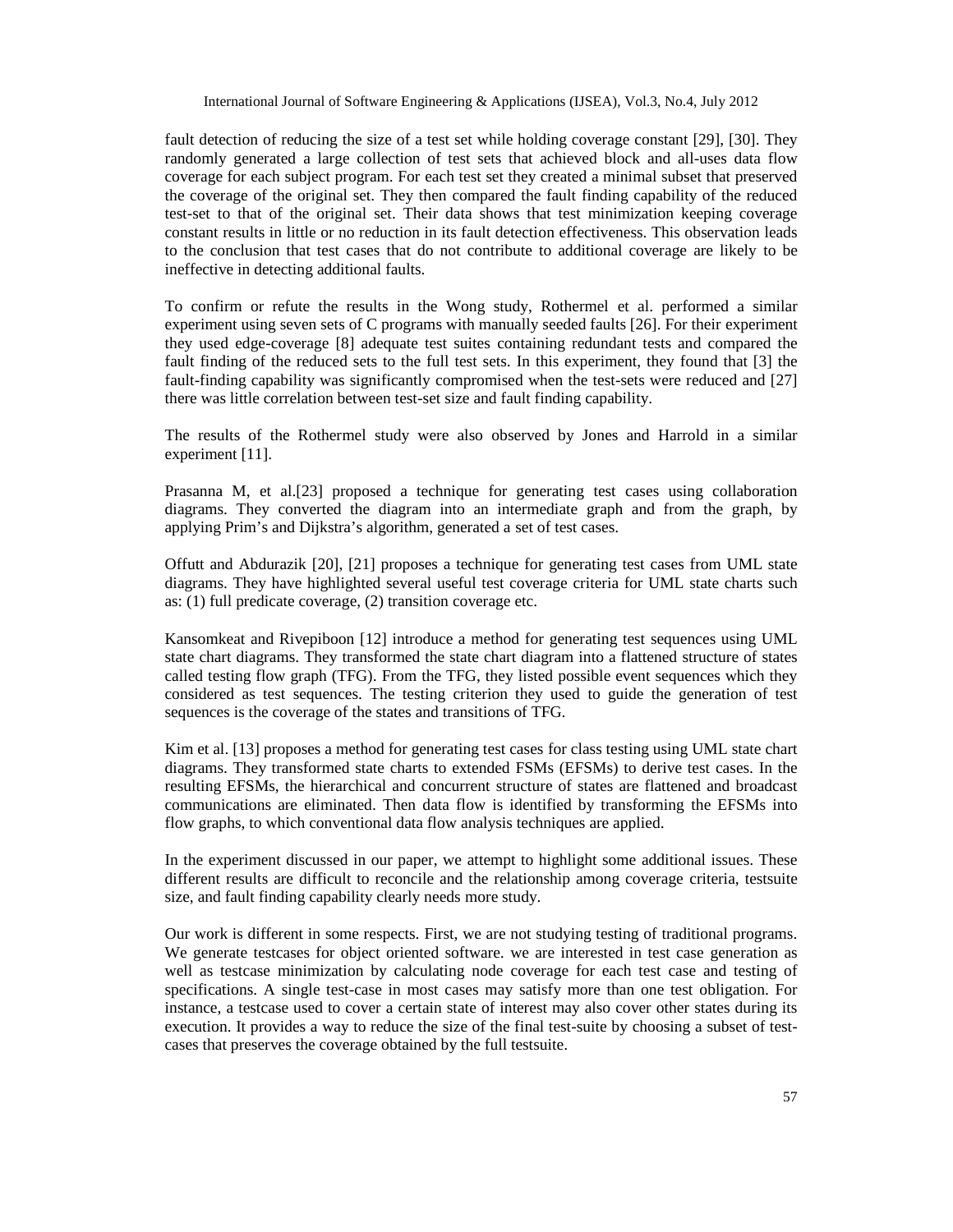# 8. CONCLUSSION AND FUTURE WORK

In our approach, first, we built a state chart model of system under test. Next, we derived state transition graphfrom state chart diagram. Then, all required information extracted from the graph. Next, the test cases are generated by algorithm. Lastly, a set of test cases are minimized bycalculating node coverage for each test case. It is determiniated hichtest cases are covered by other test cases. In this y, our paper introduces an efficient test generation approachto optimize the test coverage by minimizing time and cost. In our opinion, there is almost no degradation in terms of testsqitelity.

Further, we plan into testcase generation techniques sbyg any other UML diagram such as activity diagram.Experimental studies required to determine if such technicate snore reliably reduce the burden of the testing effort.

#### **REFERENCES**

- [1] [http://www.cs.waikato.ac.nz](http://www.cs.waikato.ac.nz/)/ marku/mbt/modeljunit.
- [2] OMG. Unified Modeling Language specification, version 2.0, object management group, <www.omg.org>, August 2005.
- [3] M. Archer, C. Heitmeyer, and S. Sims. TAME: A PVS interface to simplify proofs for automata modes, In User Interfaces for Theorem Provers, 1998.
- [4] Fevzi Belli and Axel Hollmann. Test generation and minimization with basic statecharts. ACM, SAC 08, March 2008, pages 718723.
- [5] Michel R. Blaha and James R. Rumbaugh. Obperidented Modeling and Design with UML. Pearson, second edition.
- [6] M. Broy. Modelbased testing of reactive systems. Advanced Lectures, Springer., June 2005.
- [7] T. S. Chow. Testing software design modeled by finitate machines. IEEE TSE, 4(3): 1978, pages 178† 187.
- [8] P. Frankl and S. N. Weiss. An experimental comparison of the effectiveness of-the submidial edges adequacy criteria. In Proceedings of the symposium on Testing, analysis, and verification, 1991.
- [9] D. Harel. Statecharts: A visual formulation for cdappsystems. Sci. Comp. Prog., 8: 1987, pages 231† 274.
- [10] Mats P. E. Heimdahl and Devaraj George. Test reduction for model based tests: Effects on test quality and implications for testing.
- [11] J. A. Jones and M. J. Harrold. Testite reductio and prioritization for modified condition/decision coverage. IEEE Transactions on Software Emgineering, 29(3): March 2003, page 20995
- [12] S. Kansomkeat and W. Rivepiboon. Automated rating test case using UML statechart diagrams. In Proc. SAICSIT 2003, ACM, 2003, pages 29800.
- [13] Y. G. Kim, H. S. Hong, D. H. Bae, and S. D. Cha et al. Test cases generation from UML state diagram, Software Testing Verification and Reliability, 1999, pages 1892.
- [14] N. Kosindrecha and J. Daengdej. A test generation method based on state diagram. journal of Theoritical and Applied Information Technology, 2002010, pages 2844.
- [15] R. Lai. A survey of communication protocol testing. Journal of Systems and Software, 62(1): 2002, pages 21† 46.
- [16] J. T. Lallchandani and R. Mall. Integrated statesed dynamic slicing technique for UML models. In IET Software, Vol. 4, Iss. 1, 2010, pages 558.
- [17] H. Li and L. C. Peng. Software test data generation using ant colony optimization. In Proceedings of World Academy of Science, Engineeing and Technology, January 2005.
- [18] Wang Linzhang, Yuan Jiesong, Yu Xiaofeng, Hu Ju, Li Xuandong, and Zheoliang G Generating test cases from UML activity diagram based on gray method. Proceedings of the 11th Asia Pacific Software Engineering Conference (APSEC04).
- [19] R. Mall. Fundamentals of Software Engineering. Prentice Hall, 3rd edition, 2009.